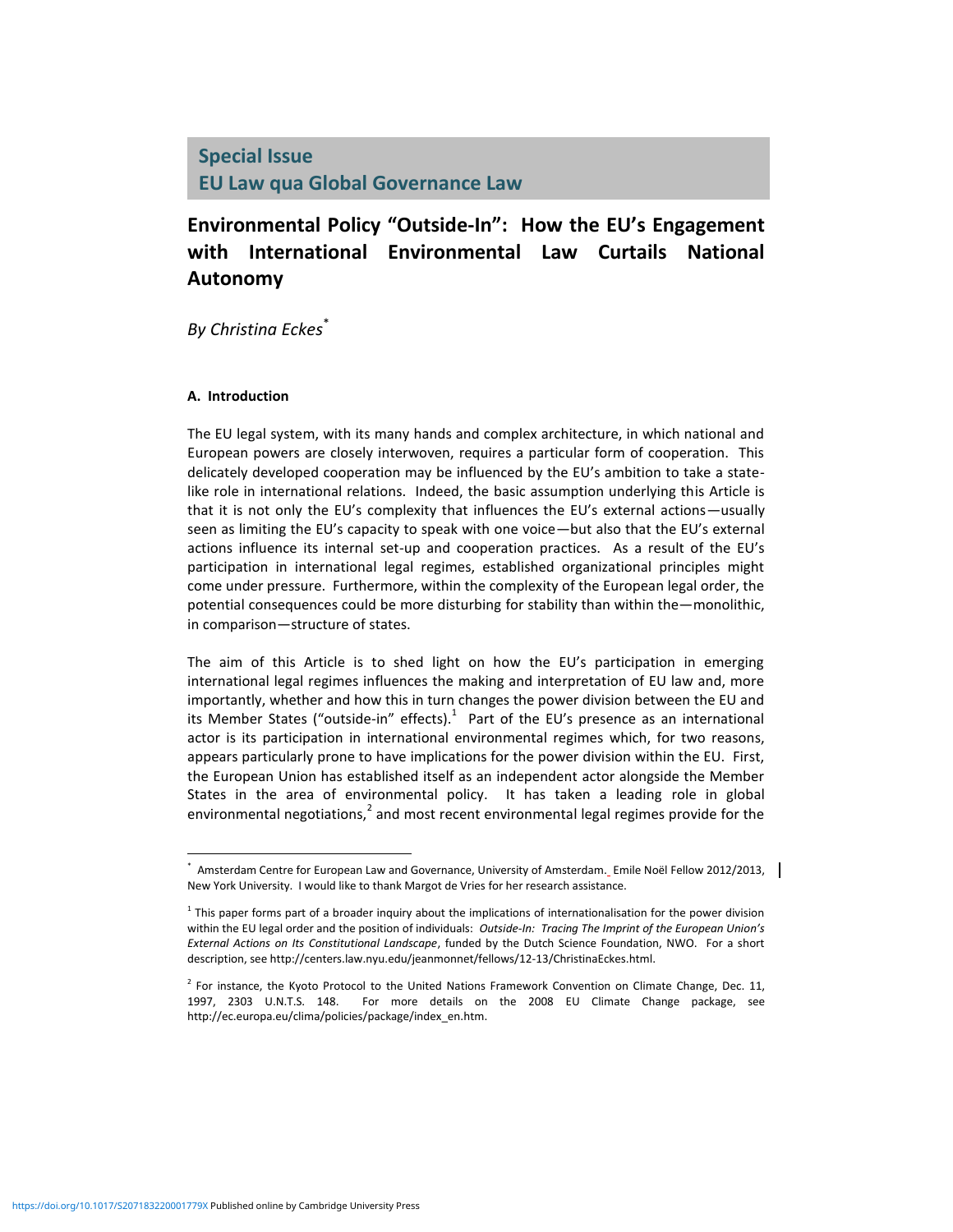possibility of EU accession.<sup>3</sup> Second, in the past fifteen years we can witness an internationalization of environmental law and policy: Environmental law is increasingly constructed through participation in detailed international environmental rule-making, such as the Aarhus Convention or the Kyoto Protocol.

Most scholarly contributions in the field focus on how the EU exports or uploads policies for the protection of the environment,<sup>4</sup> which is an important issue, raising real implications for policy making and substantive environmental protection. In a similar vein, the recent *Air Transport Association* case, <sup>5</sup> which is one of the main subjects of this special issue, has raised a fierce debate about the external implications of the European Emission Trading Scheme (ETS). The intention of this Article is to complement the articles of this special issue by exploring the interlinked but reverse question: The above-described influence of the EU's participation in international environmental regimes on the EU's internal workings. The Article explores two specific aspects of how the EU's participation in internationalized environmental policy-making has resulted in a shift of powers from the Member States to the EU: The effects of the choice of legal basis for the division of power between the EU and its Member States and the impact of the Aarhus Convention on national procedural autonomy.

Section B sets the scene by introducing international environmental law as part of the EU legal order and by outlining the nature and content of the Aarhus Convention. Section C turns to the question of how the choice of the legal basis under EU law changes as a result of policies pursued under international law rather than under domestic EU law. Section D examines how the EU's participation in the Aarhus Convention (Europeanization of the Aarhus Convention) has limited the procedural autonomy of the Member States. Section E summarizes the findings and concludes that in environmental law, there are examples of a

<sup>3</sup> Prominent examples include Kyoto Protocol, *supra* note 2; Convention on Access to Information, Public Participation in Decision-Making and Access to Justice in Environmental Matters, June 25, 1998, 2161 U.N.T.S. 447 [hereinafter Aarhus Convention]; Stockholm Convention on Persistent Organic Pollutants, May 22, 2001, 2256 U.N.T.S. 119 [hereinafter Stockholm Convention]; Convention on Biological Diversity, June 5, 1992, 1760 U.N.T.S. 79; Cartagena Protocol on Biosafety to the Convention on Biological Diversity, Jan. 29, 2000 2226 U.N.T.S. 208; and Nagoya Protocol on Access to Genetic Resources and the Fair and Equitable Sharing of Benefits Arising from their Utilization to the Convention on Biological Diversity, Oct. 29, 2010, UNEP/CBD/COP/DEC/X/1. For an overview, see http://treaties.un.org.

<sup>4</sup> *See* Joanne Scott, *From Brussels with Love: The Transatlantic Travels of European Law and the Chemistry of Regulatory Attraction*, 57 AM. J. COMP. L. 897 (2009); Joanne Scott & Lavanya Rajamani, *EU Climate Change Unilateralism*, 23 EUR. J. INT'L L. 469 (2012); Anthony Zito, *The European Union as an Environmental Leader in a Global Environment*, 2 GLOBALIZATIONS 363 (2005); Joana Chiavari, Sirini Withana & Marc Pallemaerts, *The Role of the EU in Attempting to 'Green' the ICAO*, ECOLOGICINSTITUTE, EPIGOV PAPER NO. 35 (2008).*See also*, Christina Eckes, *EU Climate Change Policy: Can the Union Be Just (and) Green?*, *in* EUROPEAN UNION'S SHAPING OF THE INTERNATIONAL LEGAL ORDER (Fabian Amtenbrink & Dimitry Kochenov, eds.) (forthcoming 2013).

<sup>&</sup>lt;sup>5</sup> Case C-366/10, Air Transp. Ass'n of Am. v. Sec'y of State for Energy & Climate Change, http://curia.europa.eu/juris/liste.jsf?language=en&jur=C,T,F&num=C-366/10&td=ALL (Dec. 21, 2011).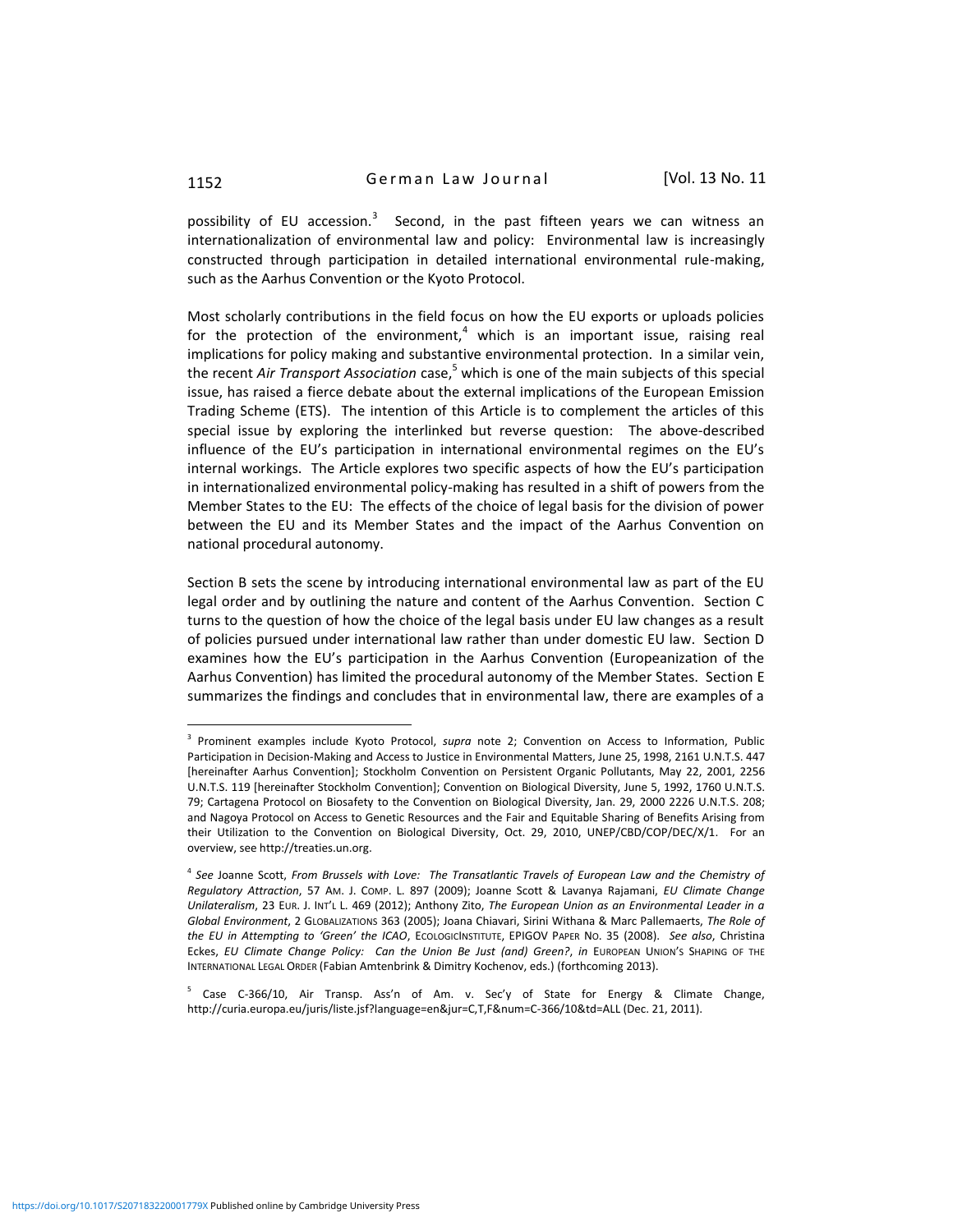shift of power from the EU to Member States resulting from the fact that the EU participates in internationalized policy-making.

#### **B. Setting the Scene**

#### *I. Environmental Law and Its External Dimension Under the EU Treaties*

The EU is committed to environmental protection. The EU's aims, as defined by Article 3(3) TEU, include sustainable development and a high level of protection and improvement of the quality of the environment.<sup>6</sup> The integration principle in Article 11 TFEU further makes the comprehensive claim that "[e]nvironmental protection requirements must be integrated into the definition and implementation of the Union's policies and activities, in particular with a view to promoting sustainable development."<sup>7</sup> These objectives are encompassing and allow for the adoption of a broad range of measures by the EU. At the same time, environmental protection is a competence shared between the EU and its Member States<sup>8</sup> and Member States may in principle continue to adopt more stringent national measures. Articles 191, 192, and 193 TFEU set out the details of the Union's competence.

Articles 191(1) and (4) TFEU address the Union's competence to take external actions to protect the environment. Already pre-Lisbon, the Treaties stated that the EU could promote environmental protection in the international context. The Treaty of Lisbon added the particular focus of combating climate change.<sup>9</sup> Article 21 TEU specifically declares environmental preservation as one of the EU's external objectives. More specifically, Article 21(2)(d) and (f) TEU state that the EU should "foster the sustainable economic, social and environmental development of developing countries, with the primary aim of eradicating poverty" and "*help develop international measures to preserve and improve the quality of the environment* and the sustainable management of global natural resources, in order to ensure sustainable development." Article 191(4) TFEU sets out the rules on how the Union and the Member States *"[w]ithin their respective spheres of competence*" shall cooperate with third countries and with the competent international organizations. It also expresses the Member States' specific concern that the EU might incrementally preempt them from being able to participate in the international environmental debate. This becomes apparent in the second subparagraph of Article

l

9 *See* TFEU art. 191(1).

<sup>6</sup> *See also* Treaty on European Union pmbl., Feb. 7, 1992, 1992 O.J. (C 191) [hereinafter TEU].

<sup>7</sup> See also the link between the internal market and environmental matters in TEU, *supra* note 6, at art. 3(3) and Consolidated Version of the Treaty on the Functioning of the European Union art. 114(3)-(5), Sept. 5, 2008, 2008 O.J. (C 115) [hereinafter TFEU].

<sup>8</sup> *See* TFEU art. 4(2)(e).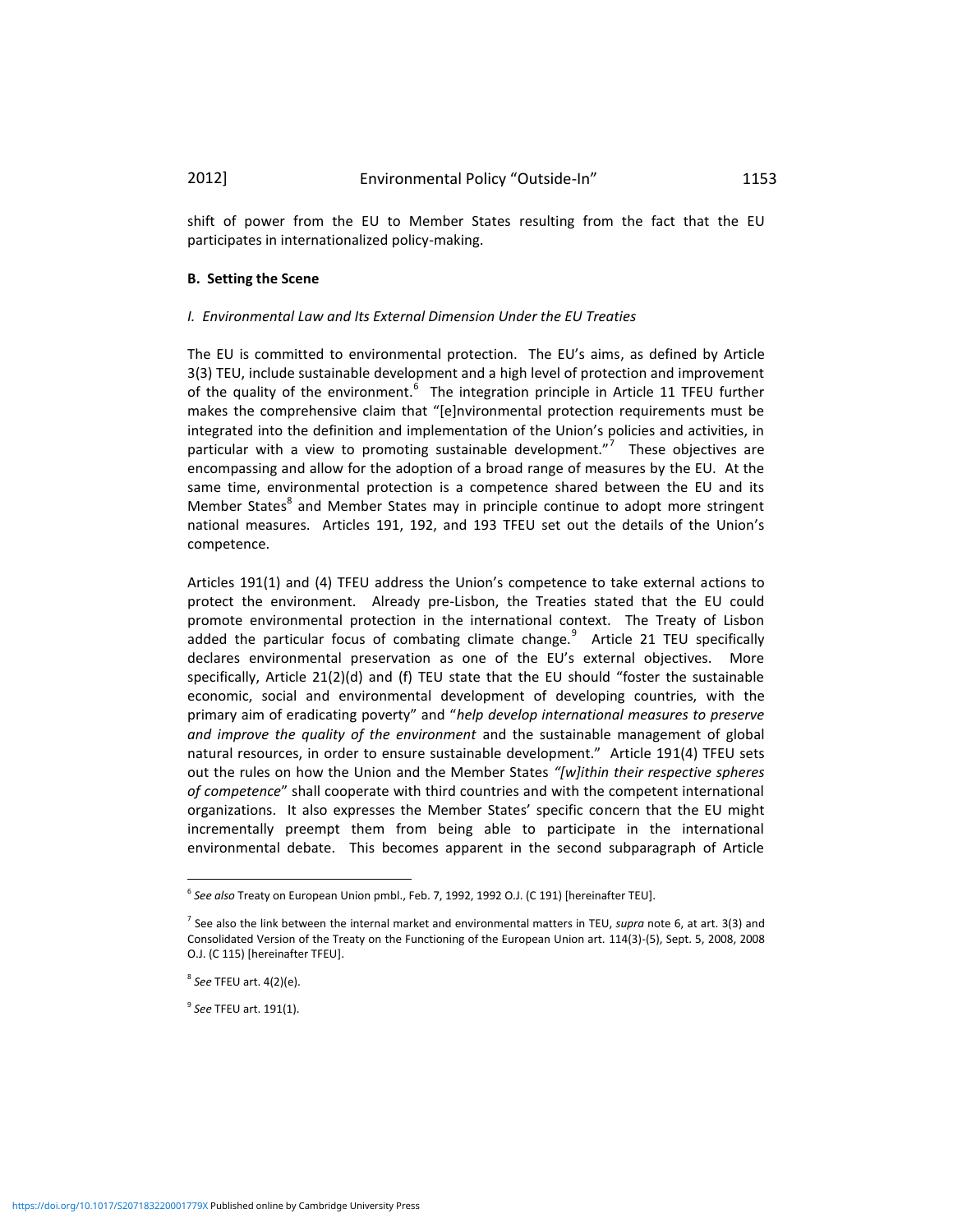191(4) TFEU, which states that the exercise of this external power "*shall be without prejudice to Member States' competence to negotiate in international bodies and to conclude international agreements.*" One aim of this Article is to examine the validity of the concern that the EU's external action in the field of environmental policy could prejudice Member States' powers.

#### *II. A Specific Legal Regime: The Aarhus Convention*

The 1998 Aarhus Convention is a detailed international environmental regime that determines the procedural protection and participation of individuals. Indeed, it is particularly specific and detailed in its procedural requirements. This is also one of the reasons why the body of case law of the EU Courts dealing with the Aarhus Convention is rapidly growing.<sup>10</sup> The EU Courts have assumed a powerful position interpreting and enforcing the Aarhus Convention, including vis-à-vis Member States. As a result of their interpretations, the rules on the exercise of national procedural autonomy within the EU legal order have changed. On the one hand, the Aarhus Convention is exceptional in its direct and detailed impact on the procedural rights of individuals. This makes it questionable whether the findings in this Article find parallels in other policy areas. On the other hand, we can increasingly observe that international agreements are of a quasilegislative nature in that they govern in a detailed manner the legal position of

<sup>&</sup>lt;sup>10</sup> The Court of Justice of the European Union [hereinafter CJEU] has ruled in five cases concerning the Aarhus Convention in the past three years: Case C-182/10, Marie-Noëlle Solvay & Others v. Région wallonne, http://curia.europa.eu/juris/liste.jsf?language=en&jur=C,T,F&num=C-182-10&td=ALL (Feb. 16, 2012); Case C-524/09, Ville de Lyon v. Caisse des dépôts et consignations, 2010 E.C.R. I-14115 [hereinafter *Ville de Lyon* case]; Case C-266/09, Stichting Natuur en Milieu & Others, 2010 E.C.R. I-13119; Case C-240/09, Lesoochranárske zoskupenie VLK v. Ministerstvo životného prostredia Slovenskej republiky, http://curia.europa.eu/juris/liste.jsf?language=en&jur=C,T,F&num=C-240/09&td=ALL (Mar. 8, 2011) [hereinafter *Slovak Bears* case].

As of 7 September 2012, four more cases are pending before the CJEU: Case C-605/11P, Fin. v. Liga para Protecção da Natureza (LPN), 2012 O.J. (C 58/4); Case C-530/11, Comm'n v. U.K., 2012 O.J. (C 39/7)*;* Case C-260/11, Reference for a preliminary ruling from Supreme Court of the United Kingdom made on 25 May 2011— Regina, on the application of David Edwards & Another v. Envtl. Agency & Others, 2011 O.J. (C-226/16); Case C-416/10, Reference for a preliminary ruling from the Slovak Republic lodged on 23 August 2010—Jozef Križan & Others v. Slovenská inšpekcia životného prostredia, 2010 O.J. (C 301/11).

The General Court has decided two cases concerning the Aarhus Convention: Case T-396/09, Vereniging Milieudefensie und Stichting Stop Luchtverontreiniging Utrecht v. Comm'n, http://curia.europa.eu/juris/liste.jsf?language=en&jur=C,T,F&num=T-396/09&td=ALL (June 14, 2012); Case T-338/08, Stichting Natuur en Milieu and Pesticide Action Network Eur. v. Comm'n, http://curia.europa.eu/juris/liste.jsf?language=en&jur=C,T,F&num=T-338/08&td=ALL (June 14, 2012)*.* It also mentions the Aarhus Convention in two previous cases: Case T-264/04, WWF Eur. Policy Programme v. Council*,*  2007 E.C.R. II-00911 [hereinafter *WWF* case]; Case T-37/04, Região autónoma dos Açores v. Council, 2008 E.C.R. II-00103*.*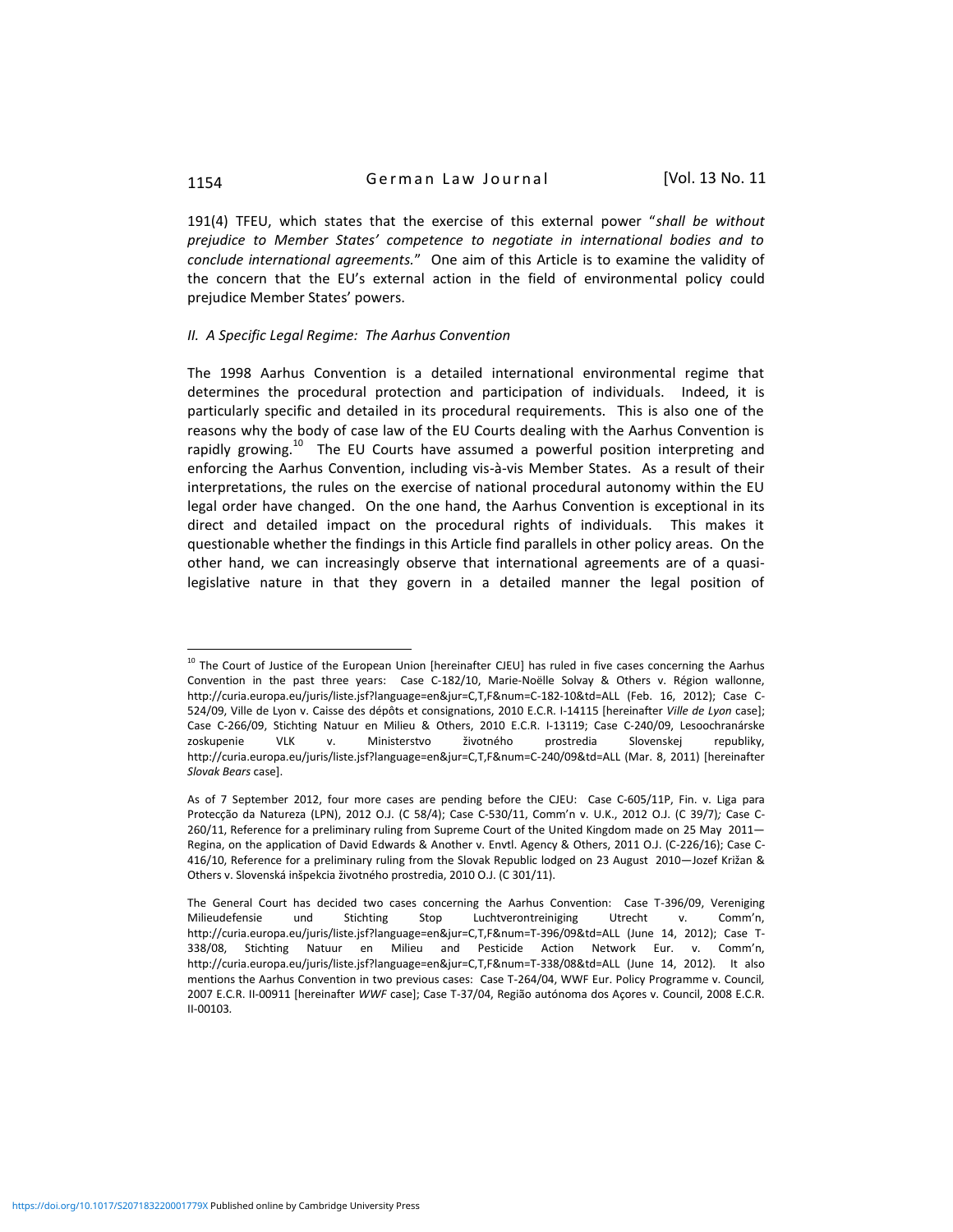individuals.<sup>11</sup> Hence, there is scope for the argument that the outside-in effect of detailed international agreements will become a broader phenomenon. The Aarhus Convention might be exceptional but it remains one example of how the EU's external actions influence the power balance between the Member States and the EU.

The Aarhus Convention is a new type of international environmental agreement. It firmly links environmental rights and human rights, clearly acknowledges that we owe an obligation to future generations, connects environmental protection to accountability of governments, and focuses on interactions between the public and public authorities in a democratic context. The Convention is based on the basic assumption that sustainable development can be achieved only through the involvement of all stakeholders. This explains its particular focus on the relationship between people and governments, addressing environmental matters through rules on accountability, transparency, and responsiveness.<sup>12</sup> The Convention contains three broad themes or "pillars": Access to information, public participation, and access to justice, as well as a number of important general features. The Aarhus Convention further shows deference to national legal culture and is meant to establish minimum standards to be achieved. It does not, however, prevent any Party from adopting measures that go further in the direction of providing access to information, public participation, or access to justice. Since 18 May 2005, the EU has been a Party to the Aarhus Convention, $^{13}$  which means that pursuant to Article 216(2) TFEU, the provisions of the Convention apply to both the EU and to the Member States. On the EU side, this includes the EU institutions, such as the Commission and the Council, but it also includes bodies and agencies, such as the European Environment Agency.

#### **C. External Environmental Policy and its Consequences for the Division of Powers**

The choice of the legal basis within the EU legal order is highly relevant. It determines not only the involvement of different institutions but also potential preemption of Member State action. The division of powers for environmental policy is more complex than it appears from the European Treaties, which, as explained above, mention it as a shared

<sup>11</sup> *See, e.g.*, Society for Worldwide Interbank Financial Telecommunication, http://www.swift.com; Anti-Counterfeiting Trade Agreement, http://register.consilium.europa.eu/pdf/en/11/st12/st12196.en11.pdf; Areas of Freedom, Security and Justice, http://europa.eu/legislation\_summaries/justice\_freedom\_security/index\_en.htm [hereinafter AFSJ]. As to the AFSJ: Wyn Rees, *Cooperation on Counter-Terrorism and the Internationalisation of Law Enforcement*, *in* THE EXTERNAL DIMENSION OF THE EUROPEAN UNION'S AREA OF FREEDOM, SECURITY AND JUSTICE 389 (Marise Cremona et al., 2011); Marise Cremona, *Justice and Home Affairs in a Globalised World: Ambitions and Reality in the Tale of the EU-U.S. SWIFT Agreement*, sec. 4 (Inst. for European Integration Research, Working Paper No. 4/2011, 2011); Christina Eckes et al., *International, European and U.S. Perspectives on the Negotiation and Adoption of the Anti-Counterfeiting Trade Agreement (ACTA)*, CURRENTS: INT'L TRADE L.J. (forthcoming 2013).

<sup>12</sup> *See* United Nations Economic Commission for Europe, Introduction to the Aarhus Convention, http://www.unece.org/env/pp/introduction.html.

 $^{13}$  For the document of ratification, see Council Decision 2005/370, 2005 O.J. (L 124) 1 (EU).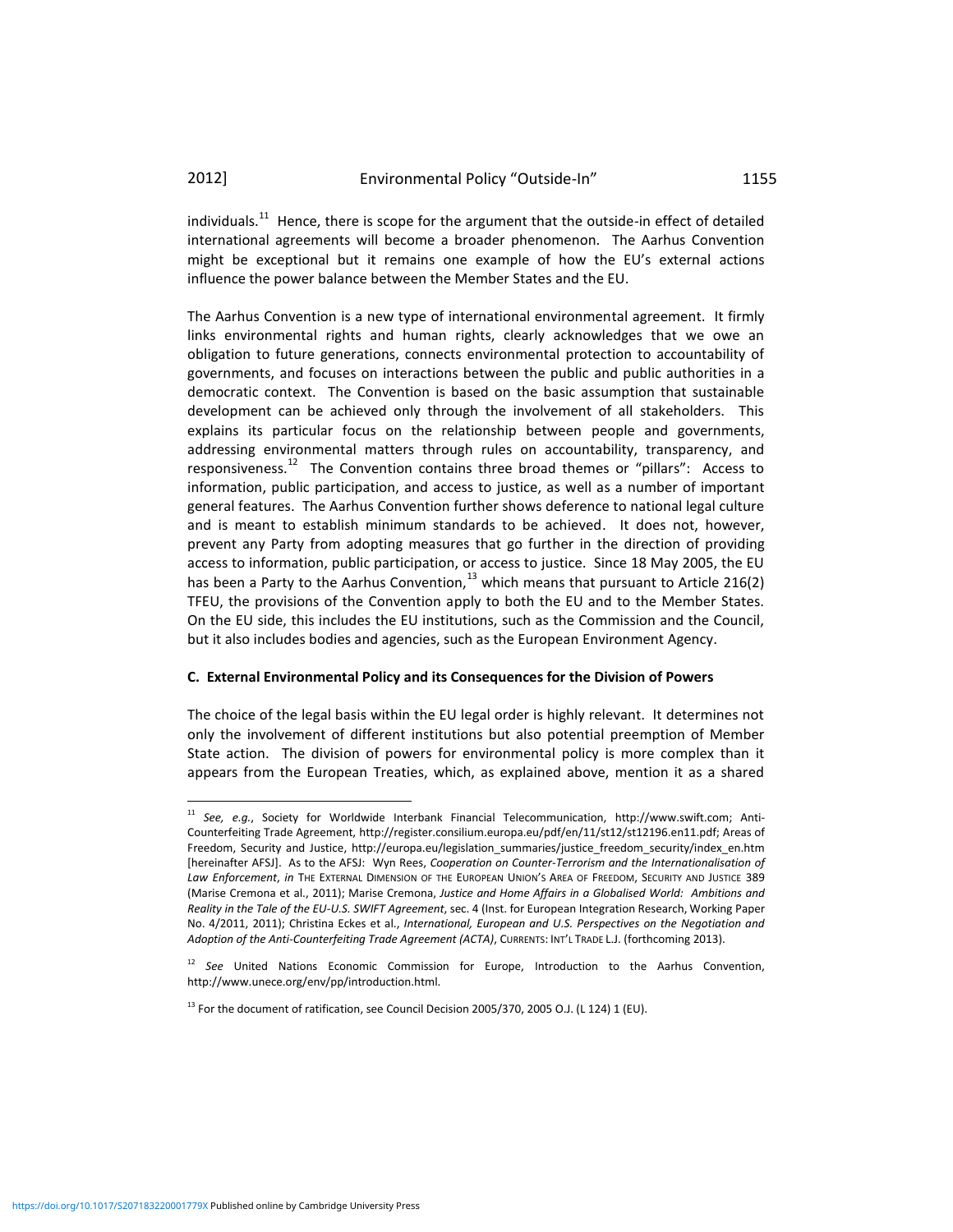1156 **German Law Journal** [Vol. 13 No. 11

competence in Article 4(2)(e) TFEU. A large part of EU environmental policy consists of minimum standards, rather than maximum harmonization. Article 193 TFEU, for instance, is based on this logic. If no other treaty provisions are involved, stricter national measures are possible without further requirements. National measures do not even have to comply with the European law's principle of proportionality.<sup>14</sup> Member States will, of course, have to comply with the other provisions of the EU Treaties, for example, when they derogate from the free movement provisions. Furthermore, the accepted understanding is that competence to introduce minimum standards internally cannot lead to exclusive competence externally.<sup>15</sup> Member States remain competent to agree on stricter international standards or lower international standards if it is clear from the international agreement that it sets out minimum standards.<sup>16</sup> In areas where the Union has the competence to adopt rules of minimum harmonization, the non-exclusive external competence will result in the adoption of mixed agreements. Indeed, in the field of environmental policy, virtually all conventions to which the Union is a party are mixed agreements, including the Stockholm Convention and the Aarhus Convention.<sup>17</sup> With the extended mandate of the EU institutions to promote multilateral solutions and to work towards international cooperation, the EU institutions have received a broad mandate to pursue policies outside of the EU legal order. The mandate is, of course, not open-ended; rather, it is linked to the Union's competences and EU law principles, such as the principle of conferral and sincere cooperation.

It additionally matters whether the EU is joining Member States in conducting environmental policy on the international plane because the EU is more open towards international law than many of the Member States. The Court of Justice takes its responsibility seriously to ensure that international law is observed.<sup>18</sup> This can change the status and force of international law obligations for Member States when these obligations are interpreted by the CJEU as part of the European legal order.

 $14$  Case C-6/03, Deponiezweckverband Eiterköpfe, 2005 E.C.R. I-2753, paras. 61–64.

<sup>&</sup>lt;sup>15</sup> Jan H. Jans & Hans H.B. Vedder, European Environmental Law: After Lisbon 59 (2012).

<sup>&</sup>lt;sup>16</sup> Opinion 2/91 Convention No 170 of the Int'l Labour Org. concerning safety in the use of chemicals at work (1993) ECR I-1061, par. 18.

 $17$  For an overview of international environmental agreements to which the EU is a Party or a Signatory, see http://ec.europa.eu/environment/international\_issues/agreements\_en.htm. On the consequences of concluding mixed agreements, see MIXED AGREEMENTS REVISITED: THE EU AND ITS MEMBER STATES IN THE WORLD (Christophe Hillion & Panos Koutrakos, eds., 2010).

<sup>18</sup> Christina Eckes, *International Law as Law of the EU: The Role of the ECJ, in INTERNATIONAL LAW AS LAW OF THE* EUROPEAN UNION, 353 (Enzo Cannizzaro, Paolo Palchetti & Ramses A. Wessel, eds., 2011).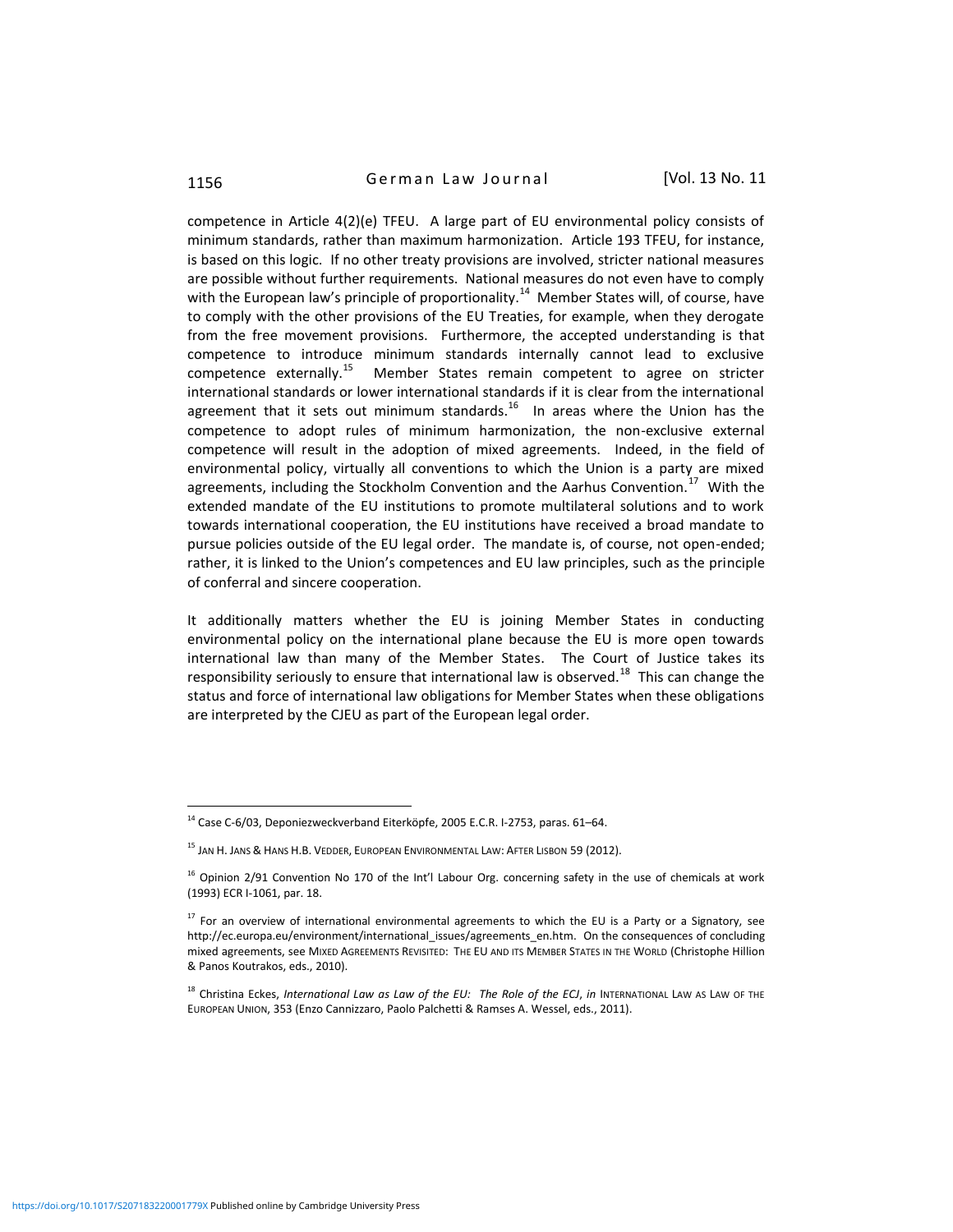#### *I. Environment and Trade*

Many environmental measures also have the joint objective, or at least the consequence, of regulating trade and the internal market. The choice of the correct legal basis within the European legal order depends on objective factors that are subject to judicial review by the EU Courts.<sup>19</sup> In principle, a single legal basis should be chosen, but if a measure pursues several objectives, and if the different components are "indissociably linked," without having one dominant objective, the measure can be based on a dual legal basis.<sup>20</sup> Internally, the dual legal basis would consist of Articles 192 and 114 TFEU for environmental measures with an internal market objective or vice versa. Externally, it would be Articles 192 and 207 TFEU. In practice, both dual legal bases, Articles 192 and 114 TFEU<sup>21</sup> and Articles 192 and 207 TFEU,<sup>22</sup> are used. In the context of the present discussion, it is interesting to analyze the consequences that these two combinations of provisions present. They have different implications for whether Member States are allowed to adopt stricter national measures. Under Article 192 TFEU, the adoption of stricter national measures is possible (Article 193 TFEU). For measures adopted under Article 114 TFEU, the procedure in Article 114(4)-(6) TFEU applies, which allows Member States to derogate from EU law after providing notification of national measures that maintain or introduce a standard that is incompatible with the Union standard. By contrast, the common commercial policy (CCP) under Article 207 TFEU is an exclusive Union competence, which means that Member States are not allowed to adopt any parallel national measures at all. Hence, stricter national measures are in principle possible when the EU adopts environmental law instruments based on Article 192 TFEU irrespective of whether they concern internal or external measures. The Member States' scope of action is more limited when the EU instrument is based on a dual legal basis. Yet, while the combination of Articles 192 and 114 TFEU for internal measures still allows for stricter national measures, the combination of Articles 192 and 207 TFEU for external measures excludes stricter measures.

The Court of Justice has ruled several times on the correct legal basis of measures that pursue an environmental objective but also regulate trade between the EU and third

<sup>19</sup> *E.g.*, Case C-411/06, Comm'n v. Parliament & Council, 2009 E.C.R. I-7585, para. 46.

<sup>20</sup> *See e.g.*, Case C-178/03, Comm'n v. EP & Council, 2006 E.C.R. I-00107.

<sup>21</sup> *See e.g.*, Commission Regulation 842/2006, 2006 O.J. (L 161) 1; Council Directive 2006/66, 2006 O.J. (L 266) 1.

<sup>22</sup> The combined legal basis of Articles 192(1) and 207 is possible. *See* Case C-178/03, Comm'n v. EP & Council, 2006 E.C.R. I-00107, paras. 58–59. However, it remains rather exceptional, see e.g., Council Regulation 3254/91, 1991 O.J. (L 308) 1.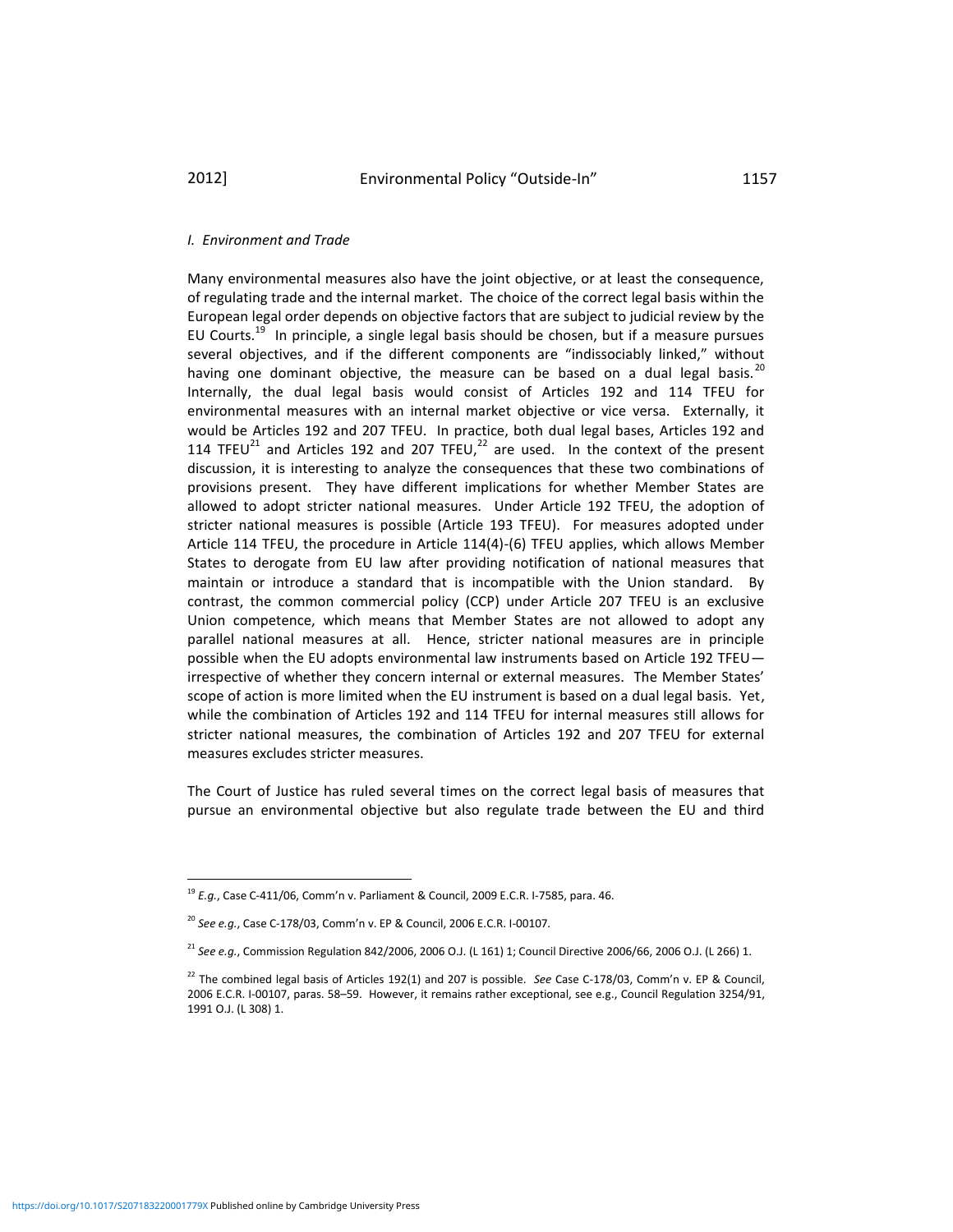countries.<sup>23</sup> In *Chernobyl I*, a case concerning the importation of agricultural products that might be radioactively contaminated, the Court ruled that CCP measures that also pursue environmental objectives should be based on now-Article 207 TFEU. In the *Energy Star Agreement* case, the Court equally held that an international agreement with the United States aimed at introducing the US Energy Star Program in the EU should—despite its environmental dimension—be correctly based on now-Article 207 TFEU. It concluded:

> It is true that in the long term, depending on how manufacturers and consumers in fact behave, the program should have a positive environmental effect as a result of the reduction in energy consumption which it should achieve. However, that is merely an indirect and distant effect, in contrast to the effect on trade in office equipment which is direct and immediate.<sup>24</sup>

This distinction between direct and immediate effects on the one hand and long term effects on the other hand appears to introduce a logical bias for a trade legal basis. It will often be the case that measures that have the objective of protecting the environment will have effects only in the long-term, while any such regulation will immediately have an impact on the ongoing trade. In light of the above difference between Articles 114 and 207 TFEU as to the adoption of stricter national measures, it becomes even more relevant whether an EU measure is an internal or external economic measure with environmental objectives.

By contrast, in the later *Rotterdam Convention* case, <sup>25</sup> concerning a Prior Informed Consent Procedure for hazardous chemicals and pesticides in international trade, the Court of Justice recognized that a joint legal basis of now-Articles 192(1) and 207 TFEU was necessary. The Court referred to its ruling in *Energy Star Agreement* and used the concept of "direct and immediate effect on trade" but came to the conclusion that "the Convention includes, both as regards the aims pursued and its contents, two indissociably-linked components, neither of which can be regarded as secondary or indirect as compared with the other, one falling within the scope of the common commercial policy and the other within that of protection of human health and the environment."<sup>26</sup> The Court concluded that, in accordance with earlier case-law, "the decision approving that Convention on

<sup>26</sup> *Id.* at para. 50.

<sup>23</sup> Case C-62/88, EP v. Council, 1990 E.C.R. I-1527 [hereinafter *Chernobyl I* case]; Opinion 2/00 Cartagena Protocol, (2001) E.C.R. I-9713; Case C-281/01, Comm'n v. Council, 2002 E.C.R. I-12049 [hereinafter *Energy Star Agreement* case]; Case C-94/03, Comm'n v. Council, 2006 E.C.R. I-00001 [hereinafter *Rotterdam Convention* case].

<sup>24</sup> *Energy Star Agreement* case paras. 40–41.

<sup>25</sup> *Rotterdam Convention* case.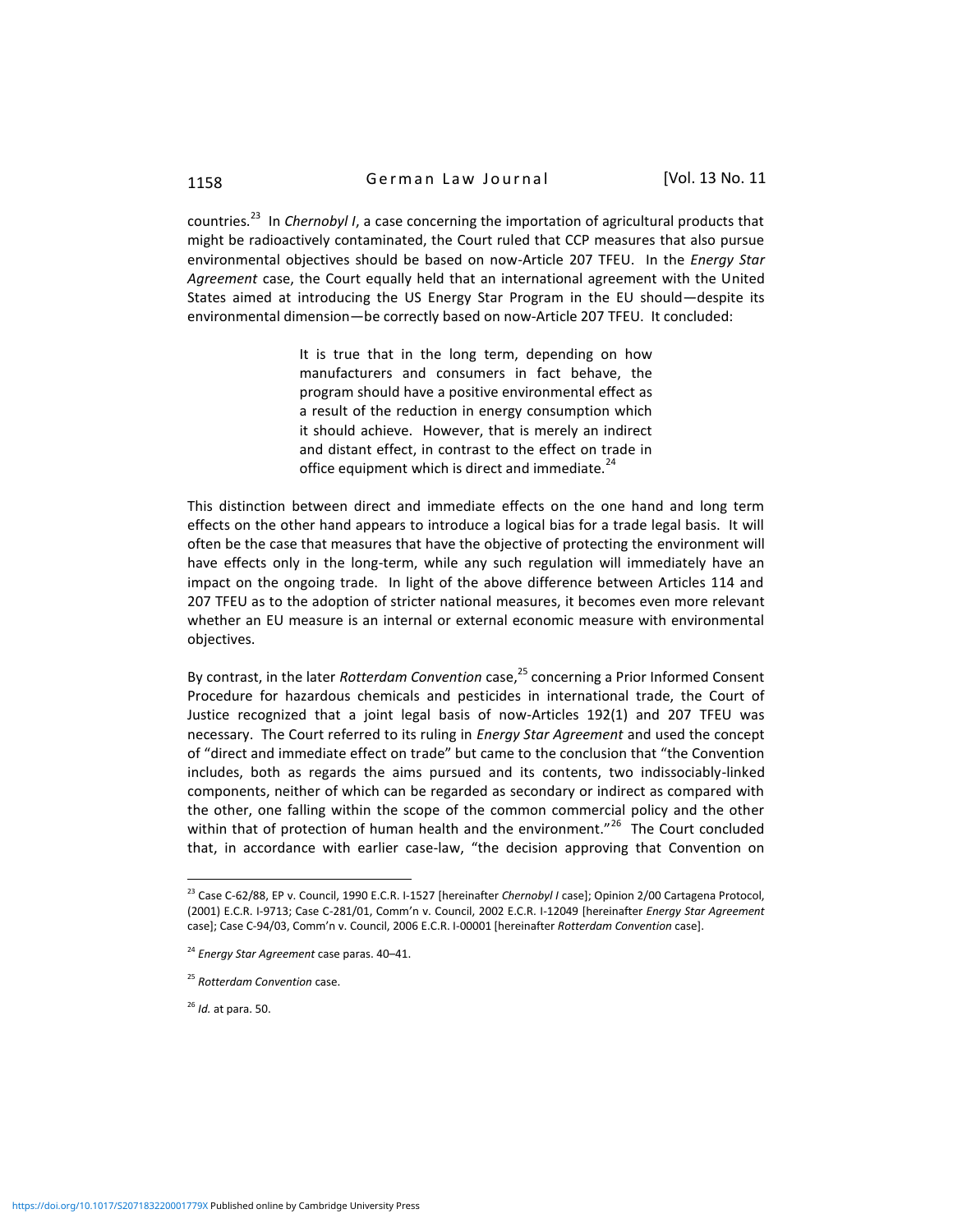behalf of the Community should therefore have been based on the two corresponding legal bases, namely, in this case, Articles 133 EC [207 TFEU] and 175(1) EC [192(1) TFEU], in conjunction with the relevant provisions of Article 300 EC [218 TFEU]. $^{27}$  In its Opinion on the correct legal basis for the conclusion of the Cartagena Protocol on Biosafety to the Convention on Biological Diversity, $^{28}$  the Court equally applied the center of gravity doctrine but came to the conclusion that Article 192(1) TFEU alone was the correct legal basis. In 2009, in the case of *Commission v. Parliament and Council*,<sup>29</sup> concerning Regulation 1013/2006 on shipments of waste, the Court referred to its *Cartagena Protocol*  Opinion, applied again the center of gravity doctrine, and equally came to the conclusion that the Commission's call for a dual legal basis was unfounded and that Article 192 TFEU sufficed.

The mentioned cases concern very different factual situations and it is difficult to draw any conclusions about the position of the CJEU towards the choice of the correct legal basis for measures that at least also aim to protect the environment. However, it is fair to conclude that the CJEU's approach has become more nuanced over time. It looks carefully into both the intention and the effects of any such measure and does not accept a trade disguise for measures predominantly aimed at protecting the environment. This is relevant for the present argument that external environmental measures that are based on a trade legal basis have a more limiting effect on Member States powers to adopt stricter (parallel) measures. In cases in which the CJEU accepts the environmental legal basis as sufficient for measures that also pursue an economic objective, it is not relevant whether they are internal or external measures: Stricter national measures remain possible in principle. Where the CJEU focuses on the short-term economic effects and accepts a (joint environmental) trade legal basis, Member States cannot adopt stricter measures when the EU adopts external measures.

#### *II. Subsidiarity*

Certain environmental concerns, such as climate change, are subject to the presumption that they can only be addressed effectively in the global context. A significant reduction of greenhouse gas in the atmosphere could only be achieved in a collective, if not in a concerted effort. This calls for a multilateral (legal) regime. In the EU context of shared competences for environmental matters, this leads to an inherent presumption that environmental concerns with transnational effects can be better dealt with by the EU.

l  $^{27}$  *Id.* 

<sup>28</sup> Opinion 2/00 Cartagena Protocol, *supra* note 23. The Cartagena Protocol was negotiated under the Convention on Biological Diversity. It governs the trans-boundary movement of living biotechnologically modified organisms that might have adverse effects on the conservation and on biological diversity.

 $29$  Case C-411/06, Comm'n v. Parliament & Council, 2009 E.C.R. I-7585.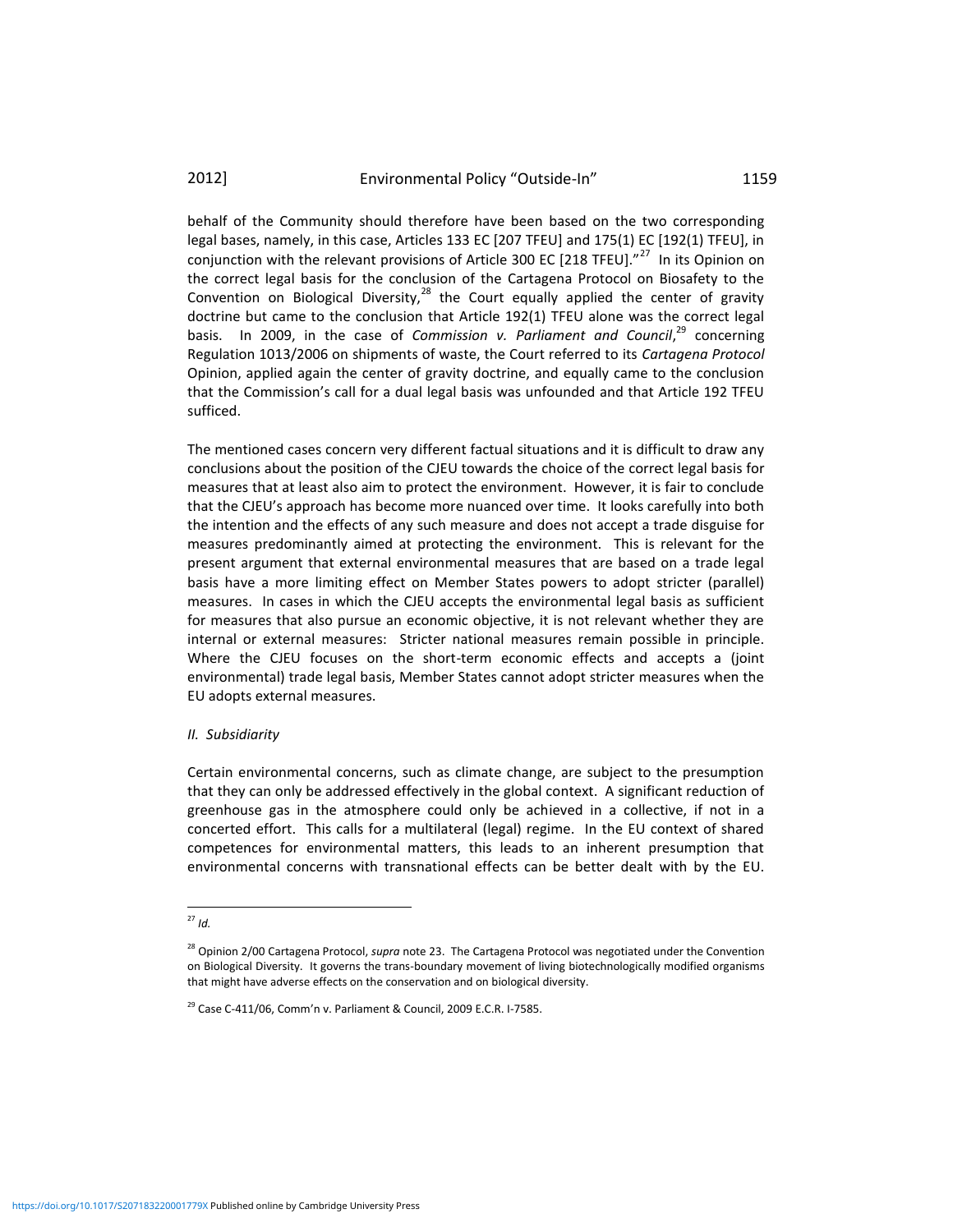Indeed, many measures addressing environmental concerns easily satisfy the requirement of subsidiarity based on two different arguments: First, because substantively the environmental concern does not respect borders (climate change and emissions for example), and second, because public international law (increasingly) regulates (part of) the matter. The two are, of course, connected.

The references to subsidiarity in the ETS Directive, with which the EU aims to meet the obligations under the Kyoto Protocol<sup>30</sup> and in the Ship-Source Pollution Directive,  $31$  are examples for the latter argument. Both refer to the fact that the EU instrument gives effect to international standards as the reason why the subsidiarity requirement is fulfilled and why, therefore, the EU is the right actor to adopt this policy. Action appears justified as soon as there is a transnational aspect. Cross-border effects of environmental pollution were not mentioned in either instrument, even though both greenhouse gas emissions and ship-source pollution have such effects. Unilateral action by the Member States appears less effective than concerted action where the source of pollution is not limited to the territory of one state. The requirements of the subsidiarity principle are hence relatively easily met by many environmental policies. Yet, environmental law might only be an early indication of the vanishing relevance of the principle of subsidiarity in a globalized world where, in many policy areas, external and internal policies blur. Previously separated national spheres are ever more interconnected—be it legally, economically, or culturally.

#### *III. Sincere Cooperation and the Stockholm Convention*

Both the EU institutions and Member States must act in accordance with the principle of sincere cooperation in Article 4(3) TEU when they negotiate, conclude, or fulfill obligations under international agreements.<sup>32</sup> In the field of environmental policy, the PFOS case offered a strict interpretation of the principle of sincere cooperation.<sup>33</sup> The Court ruled in

<sup>&</sup>lt;sup>30</sup> "Since the objective of the proposed action, namely the establishment of a link between the Kyoto projectbased mechanisms and the Community scheme, cannot be sufficiently achieved by the Member States acting individually, and can therefore by reason of the scale and effects of this action be better achieved at Community level, the Community may adopt measures, in accordance with the principle of subsidiarity as set out in Article 5 of the Treaty." Council Directive 2004/101, para. 19, 2004 O.J. L (338) 18 (amending EC Directive 2003/87).

<sup>&</sup>lt;sup>31</sup> "Since the objectives of this Directive, namely the incorporation of the international ship-source pollution standards into Community law and the establishment of penalties—criminal or administrative—for violation of them in order to ensure a high level of safety and environmental protection in maritime transport, cannot be sufficiently achieved by the Member States and can therefore be better achieved at Community level, the Community may adopt measures, in accordance with the principle of subsidiarity as set out in Article 5 of the Treaty." Council Directive 2005/35, para. 15, 2005 O.J. L (255) 11.

<sup>32</sup> Opinion 2/91, *supra* note 16.

<sup>33</sup> Case C-246/07, Comm'n v. Sweden*,* 2010 E.C.R. I-3317 [hereinafter *PFOS* case]. Marise Cremona, *Case C-246/07, Commission v. Sweden (PFOS), Judgment of the Court of Justice (Grand Chamber) of 20 April 2010*, 48 COMMON MKT. L. REV. 1639 (2011).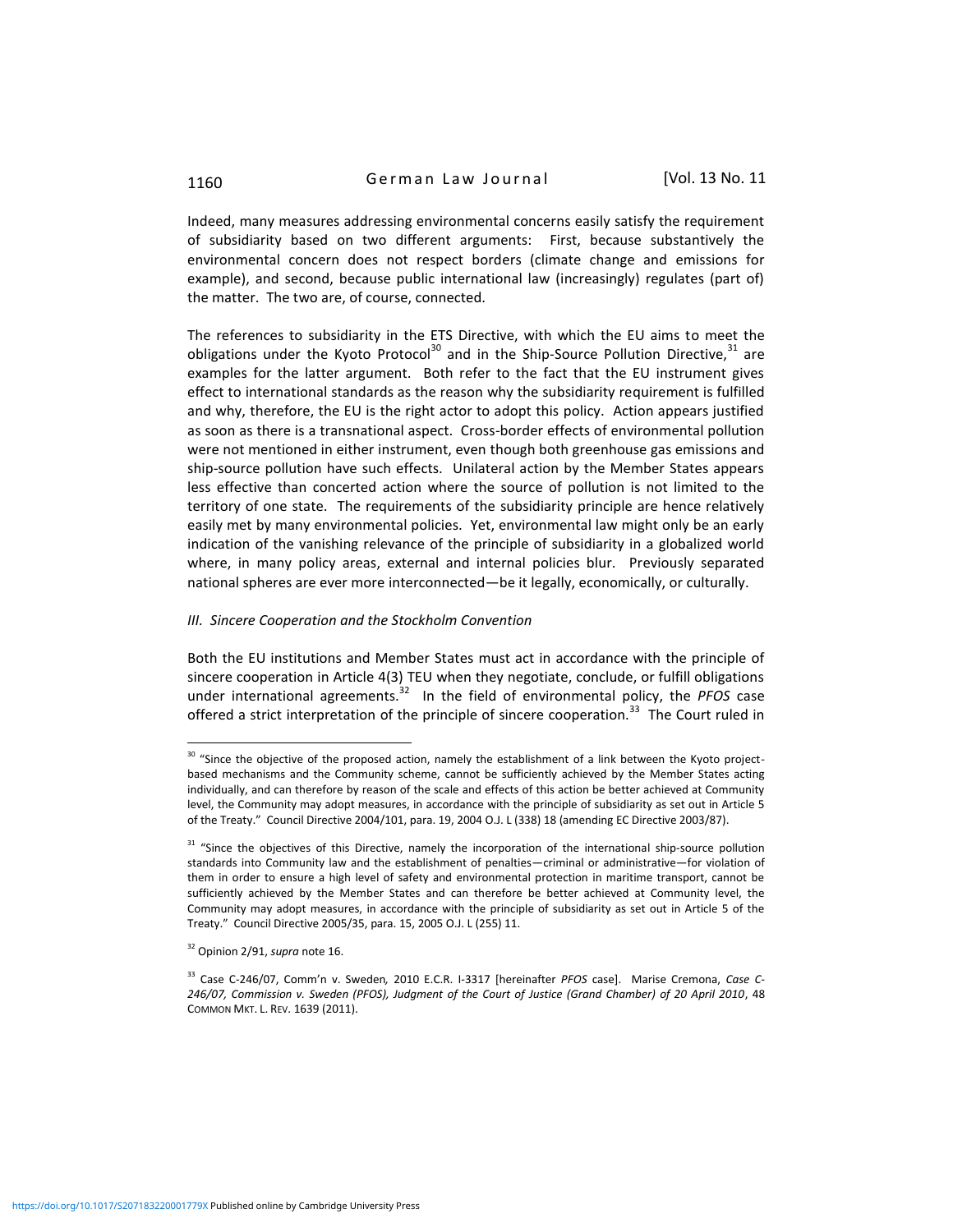this case that Sweden had breached the principle of sincere cooperation when it unilaterally proposed adding a new substance (perfluoroctane sulfonate) to Annex A of the Stockholm Convention on Persistent Organic Pollutants. The Court ruled that even though the subject matter of the Convention did not fall within the exclusive competence of the Union, Sweden had departed from a concerted EU strategy on the specific matter. The Court's reasoning in *PFOS* has broader implications for the discussion of managing shared competences, the link and coherence between internal and external environmental competence, and the relationship between environmental policy and other policies. In areas of exclusive EU competence, the Member States may not embark on international actions at all. In areas of shared competence that lead to mixed agreements, Member States are limited by the duty of sincere cooperation as soon as the Union has taken any steps towards a concerted action. The Court's interpretation of the duty of cooperation brought shared competences very close to exclusive competences.<sup>34</sup> Indeed, the Court might be accused of blurring the duty of sincere cooperation and competence.

The ruling is interesting with regard to both the consequences of Sweden's action on the EU internal decision-making process and the differences in restrictions on Member States' autonomous actions depending on whether they are internal or external actions. As to the first, AG Maduro focused the second part of his opinion on this matter and concluded that Member States "must refrain from taking individual action, at least for a reasonable period of time, until a conclusion of that process has been reached."<sup>35</sup> He conceded that a Member State should not have to wait indefinitely and that if the Council had actually made a decision not to propose PFOS, Sweden could have proposed it.<sup>36</sup> The AG was concerned that a Member State might use its external competence, or at least the threat of it, to influence internal decision-making.<sup>37</sup> He was concerned that it might disturb "the internal balance of power of the Community decision-making process."<sup>38</sup> This is in line with the Commission's argument that Sweden's action unilaterally preempted further discussion in the Council. It also illustrates the close link between the external and the internal.

With regard to the second point, the *PFOS* case demonstrates how the Union's participation in international regimes can restrict Member States from exercising powers that they would have been able to exercise internally—at least during the course of the

<sup>34</sup> Cremona asks this question. *See supra* note 33, at 1640. See also two cases on transport agreements for inland waterways on the same issue: Case C-519/03, Comm'n v. Lux., 2005 E.C.R. I-3067; Case C-433/03, Comm'n v. Ger., 2005 E.C.R. I-6985.

<sup>35</sup> *PFOS* case at para. 49 (opinion of Advocate Gen. Maduro).

<sup>36</sup> *Id.* at para. 51.

<sup>37</sup> Cremona, *supra* note 33, at 1640.

<sup>38</sup> *PFOS* case at para. 56 (opinion of Advocate Gen. Maduro).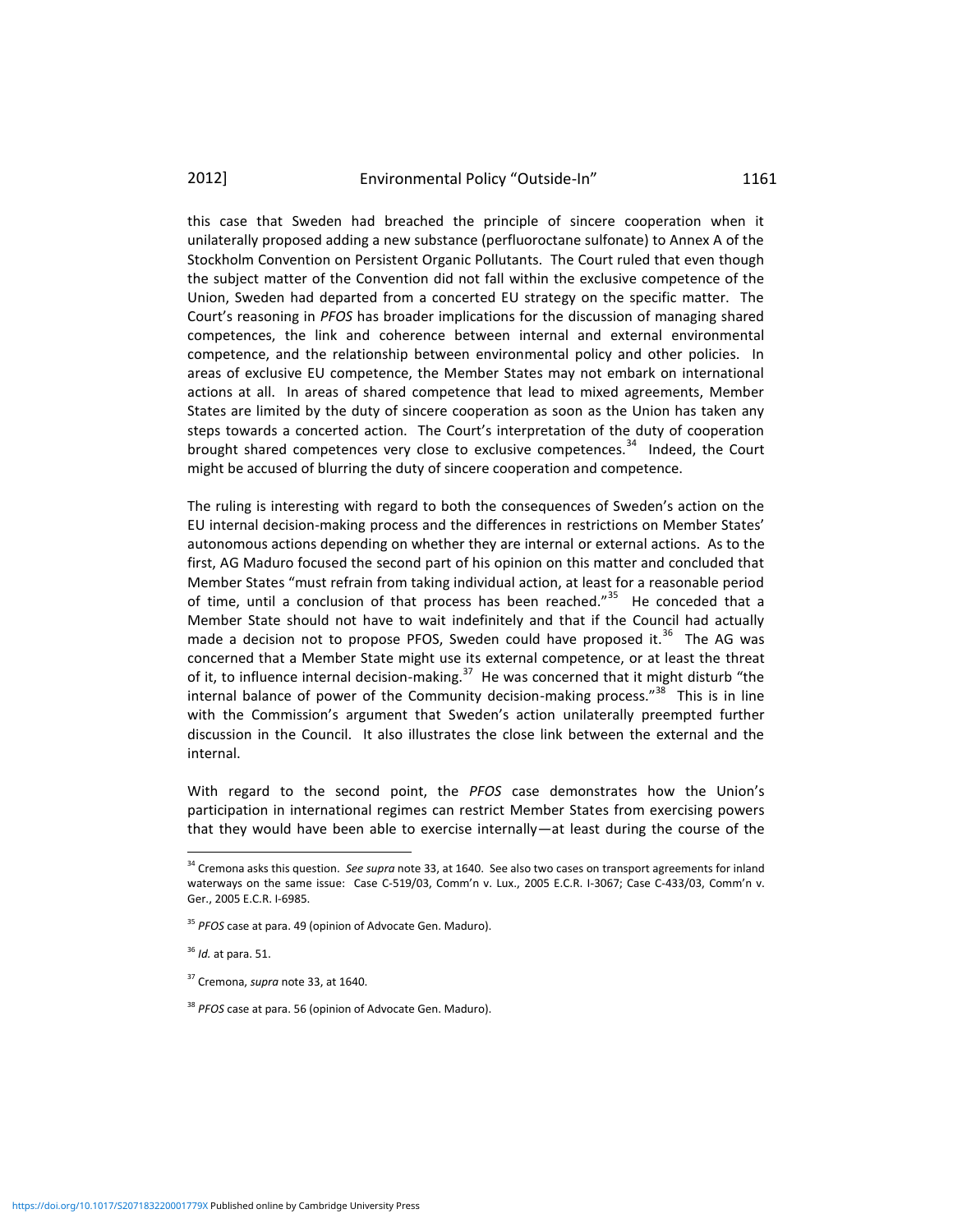# 1162 **German Law Journal** [Vol. 13 No. 11

decision-making process. The Court further analyzed the external situation after Sweden's proposal. It argued that it was unclear whether the rule disallowing concurrent exercise of rights by the EU and its Member States allowed the EU to opt out from a proposal that was suggested by one of its Member States and possibly supported by several. It concluded that the proposal would give rise to "legal uncertainty" and, therefore, "has consequences for the Union."<sup>39</sup> The Court drew the same conclusion with regard to the question of whether Sweden could propose PFOS as a substance under the Stockholm Convention because it is a more stringent measure and Article 193 TFEU specifically allows for more stringent measures. It argued that actions that have no impact on the EU if they are taken under national law, such as the introduction of more stringent standards, will nonetheless have consequences for the EU if they are taken externally, *e.g.*, a proposal of more stringent measures within the context of an international environmental regime such as the Stockholm Convention. Hence, the problem was that Sweden submitted its proposal to the "institutional and procedural framework" of the Stockholm Convention and that this weakened the Union's negotiating power in relation to the other parties to the Convention.<sup>40</sup> The procedural rules of the multilateral framework or convention are hence relevant to the interpretation of the duty of sincere cooperation.<sup>41</sup> The PFOS case is a strong indication that Article 191(4) TFEU cannot change the fact that the duty of sincere cooperation is stronger externally than internally, and this restrains external actions of the Member States more than internal actions. This means that if a particular policy is exercised on the international plane rather than internally, Member States' room for autonomous actions is more restricted. The *de facto* division of power between the Union and its Member States, or at least how these powers can be exercised, changes as a result in favor of the Union. On the one hand, this can be logically supported by the fact that the EU remains an actor that is constituted of and inseparably interlinked with its Member States. For it to be taken seriously as an international actor by the other parties, it must be able to act autonomously from its individual Member States. After Sweden's action, this was no longer ensured in the *PFOS* case. In the words of the Court of Justice in *PFOS*: "The Union could be bound by an amendment to an Annex to the Stockholm Convention whereas it is not bound by national measure." $42$  This would not have been the case if the Union had not been a party to the Stockholm Convention. Hence, the Union's participation has consequences for the division of powers between the Union and its Member States. The Member States are not free to exercise the rights that they have as parties to the international regime. The Commission even concluded that there is a "duty on the part of the Member States and the Union institutions within a mixed agreement only to act

<sup>39</sup>*PFOS* case at para. 101.

<sup>40</sup> *Id.* para. 103.

<sup>41</sup> In *PFOS*, both the Advocate General and the Court paid attention to this, see *id.* para. 93.

<sup>42</sup> *Id.* para. 102.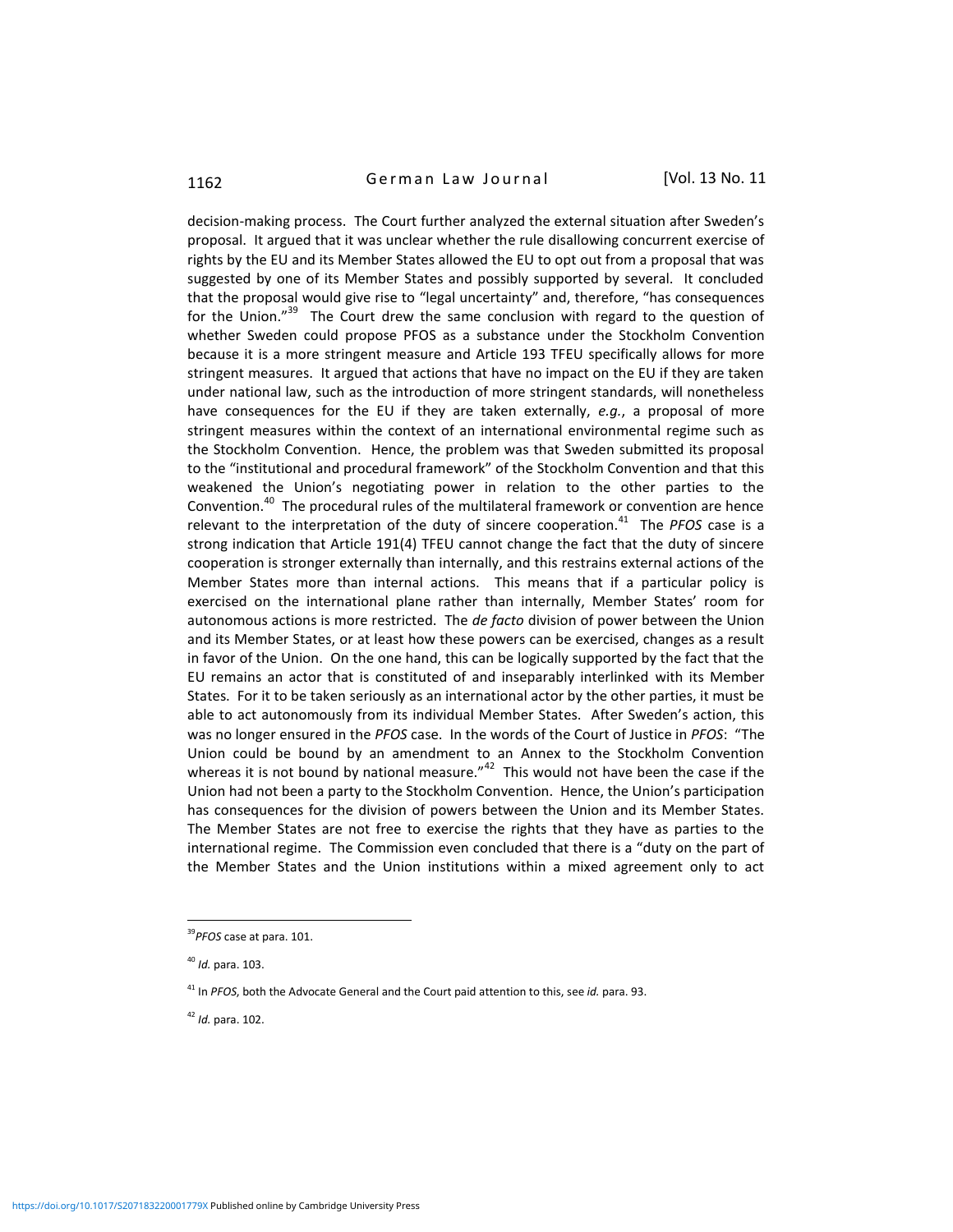through a common strategy."<sup>43</sup> On the other hand, it limits the exercise of powers by the Member States to a point that restrains their capacity to act autonomously under international legal regimes to which the EU has become a party. Indeed, the Court of Justice interprets the obligations of the Member States to act concertedly under the international regime so strictly that it curtails Member States' autonomy and the advantages of participating individually in the regime.

#### **D. National Procedural Autonomy Under the "Europeanized" Aarhus Convention**

This Section discusses the consequence of the EU's participation in the Aarhus Convention for the EU legal order—in particular, its influence on the procedural autonomy of the EU Member States. This does not imply that the EU did not shape the content of the Aarhus Convention. The very idea of drawing up citizens' environmental rights within the UN Economic Commission for Europe (UNECE) was strongly influenced by Union regulation in the area of environmental law.<sup>44</sup> Furthermore, the first pillar of the Aarhus Convention access to information—was shaped by the experiences of the EU with the EU Directive on Access to Environmental Information.<sup>45</sup> Moreover, the negotiations were conducted following the example of the Eco-Forum in which environmental groups participated in the EU context.<sup>46</sup> However, this Article does not further discuss this inside-out effect, focusing exclusively on the outside-in effect instead.

#### *I. Implementation of the Aarhus Convention Under EU Law*

Since the Aarhus Convention was adopted and signed in 1998, it has played an important role in the inner-EU debate on environmental rights in particular and on transparency in general. It was implemented under EU law in a number of new instruments, including the 2003 Directive on Public Access to Environmental Information, $47$  the 2003 Directive on Participation in Environmental Regulation,<sup>48</sup> and the 2006 Regulation on Participation and Access to Justice.<sup>49</sup>

<sup>43</sup> Cremona, *supra* note 33, at n. 111. This is Marise Cremona's reading of the Commission's comments on the Council's position.

<sup>44</sup> *See* Council Directive 85/337, 1985 O.J. (L 175) 40 (EEC); Council Directive 90/313, 1990 O.J. (L 158) 56 (EEC).

<sup>45</sup> *See* Council Directive 90/313, 1990 O.J. (L 158) 56 (EEC)*. See also* Ludwig Krämer, *Access to Environmental Information in an Open European Society—Directive 2003/4/EC,* 4 Y.B. EUR. ENVTL. L. 1, 2 (2004).

<sup>46</sup> ECKO FORUM, (Nov. 9, 2012), http://www.ekoforum.org.

<sup>47</sup> Council Directive 2003/4, 2003 O.J. (L 41) 26 (EC).

<sup>48</sup> Council Directive 2003/35, 2003 O.J. (L 156) 17 (EC).

<sup>49</sup> Council Regulation 1367/2006, 2006 O.J. (L 264) 1 (EC).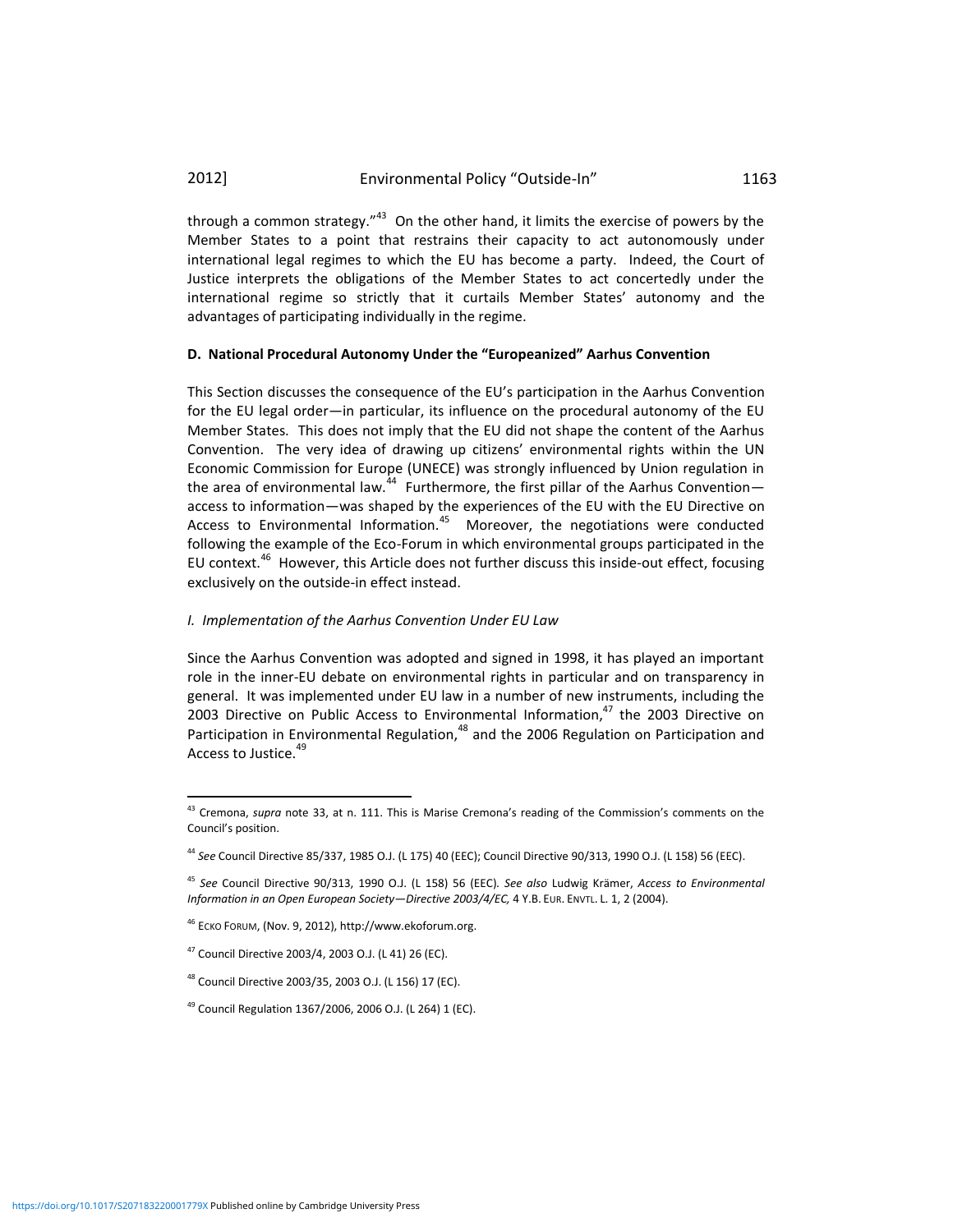1164 **German Law Journal** [Vol. 13 No. 11

The 2003 Directive on Public Access to Environmental Information amended the pre-Aarhus Convention legislation in the EU in light of the Convention, both by including provisions of the Convention that did not exist in EU law and by going beyond the Convention.<sup>50</sup> The three pillars of the Convention were negotiated successively. The negotiations for the first pillar were hence concluded by the time the Commission started reviewing the 1990 Directive. Indeed, the legislative process was put on hold to wait for the conclusion of the negotiations at the Aarhus Convention.<sup>51</sup>

The Directive on Participation in Environmental Regulation regulates access to justice with regard to Member States' decisions on environmental impact assessments and Integrated Pollution and Prevention Control (IPPC) installations.<sup>52</sup> Its preamble specifically indicates that it is intended to implement Article 9(2) and (4) of the Aarhus Convention. Article 9(3) was implemented by the 2006 Regulation dealing with access to justice against decisions of the European institutions—not Member States.<sup>53</sup> Legislative attempts to extend the latter to Member States' decisions were not successful.<sup>54</sup> As demonstrated in the following section, this failed attempt has not kept the CJEU from adjudicating on the procedural requirements of Article 9(3) with regard to Member States.

Outside of environmental law, the process leading up to the adoption of the Transparency Regulation (Regulation 1049/2001) was largely uninfluenced by the Aarhus Convention.<sup>55</sup> Many scholars doubt that it is in compliance with the Aarhus Convention.<sup>56</sup> Since 2005, attempts have been made to amend the transparency regulations—and, at the time of this

("Article 3(1) of the Environmental Information Directive provides that public authorities are required to make available environmental information held by or for them to any applicant at his request and without his having to state an interest. This right was introduced in 1990 by the first Environmental Information Directive. The Aarhus Convention developed it further and it has now been adopted by the Environmental Information Directive currently applicable.").

<sup>51</sup> Ralph Hallo, *Access to Environmental Information*, *in* THE AARHUS CONVENTION AT TEN: INTERACTIONS AND TENSIONS BETWEEN CONVENTIONAL INTERNATIONAL LAW AND EU ENVIRONMENTAL LAW 55, 61 (Marc Pallemaerts ed., 2011).

<sup>52</sup> Council Directive 2003/35, 2003 O.J. (L 156) 17 (EC). *See also* Council Directive 85/337, 1985 O.J. (L 175) 40 (EEC), *amended by* Council Directive 2009/31, 2009 O.J. (L 140) 114 (EC); Council Directive 2008/1, 2008 O.J. (L 24) 8 (EC), *amended by* Council Directive 2009/31, 2009 O.J. (L 140) 114 (EC).

<sup>53</sup> Council Regulation 1367/2006, 2006 O.J. (L 264) 1 (EC).

<sup>54</sup> *See Commission Proposal for a Directive of the European Parliament and of the Council on Access to Justice in Environmental Matters*, COM (2003) 624 final (Oct. 24, 2003). The proposal did not find a majority in the Council.

<sup>55</sup> Council Regulation 1049/2001, 2001 O.J. 2001 (L 145) 43 (EC).

<sup>56</sup> Hallo, *supra* note 51, at 63–66.

<sup>50</sup> Case C-71/10, Office of Commc'ns v. Info. Comm'r, http://curia.europa.eu/juris/liste.jsf?language=en&num=C-71/10 (July 28, 2011) [hereinafter *Info Comm'r* case] (opinion of Advocate Gen. Kokott),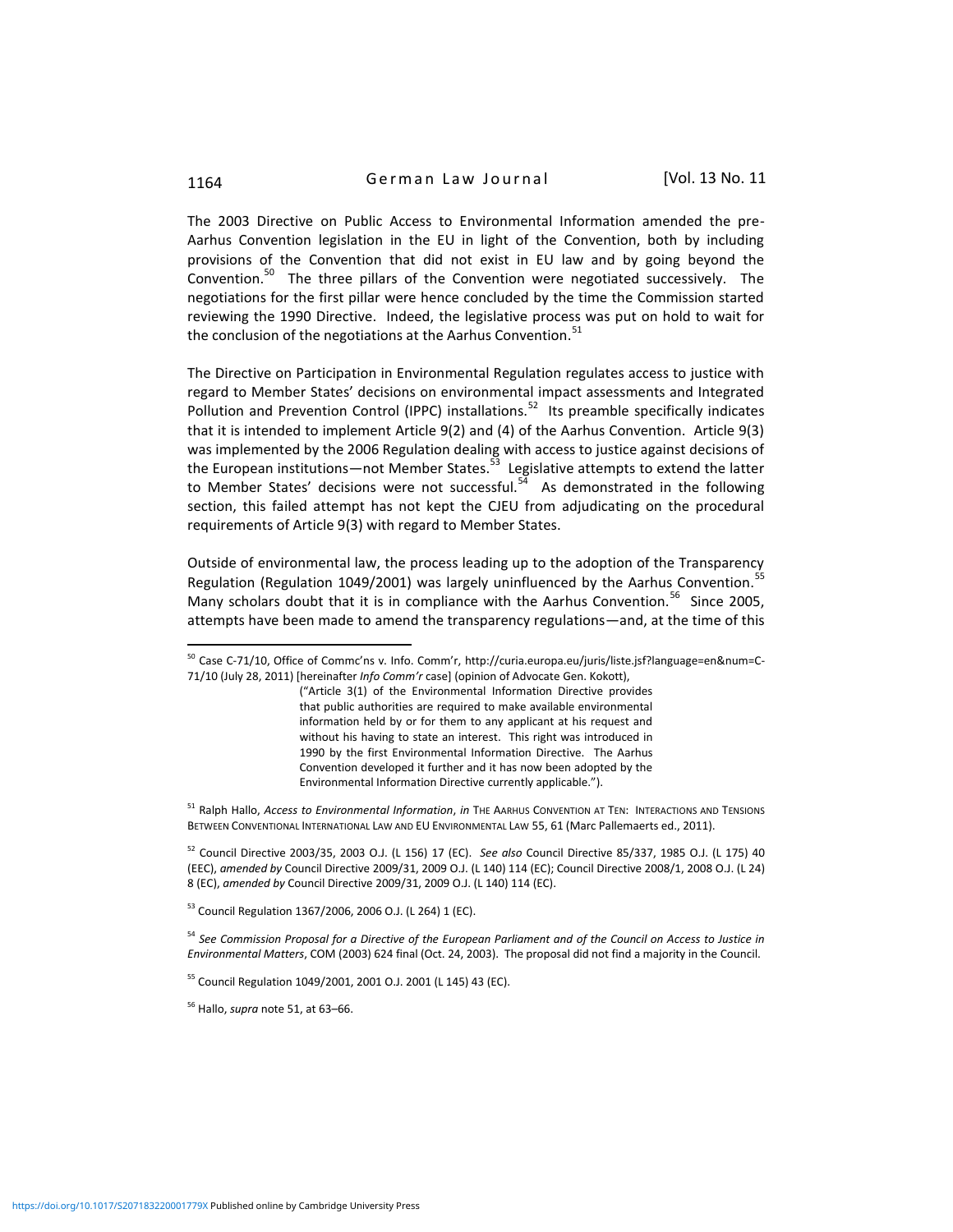Article's drafting, they were of no avail. The 2006 Regulation modifies for environmental matters the general rules of access to documents in the Transparency Regulation. For instance, it extends the personal scope of the EU regime beyond EU citizens to all natural and legal persons. Yet, the precise exceptions remain unclear.<sup>57</sup>

#### *II. The Court of Justice's Grip on National Procedural Autonomy*

The Aarhus Convention has taken an increasingly important role before the Court of Justice in preliminary reference proceedings, in direct actions, and even in one enforcement action.<sup>58</sup> The cases demonstrate the new and broad contexts for which the Convention's applicability is at least considered. Cases concerning information about the trading of emission allowances under the  $ETS$ ,<sup>59</sup> and cases concerning information on the precise location of mobile phone base stations demonstrate that the potential relevance of the Aarhus Convention extends to information that is relevant for economical transactions and security.<sup>60</sup> Further, and more interesting in the present context, some of these cases demonstrate how the international legal obligations of the EU and its Member States under the Aarhus Convention become EU law obligations with the result that Member States lose their margin of discretion that other parties to the Aarhus Convention enjoy.

One of the most relevant cases in this context is the recent Slovak Bears case.<sup>61</sup> It demonstrated the constraints resulting from the nature of the Aarhus Convention as a socalled mixed agreement which, in the words of AG Kokott, is "a creature of pragmatic forces—a means of resolving the problems posed by the need for international agreements in a multi-layered system."<sup>62</sup> However, behind this creative political construction ensuring the continuous presence of Member States on the international plane hides a centralizing force. When concluding a mixed agreement, the Member States are bound to comply with their obligations under international law (here the Aarhus Convention) and to give effect to EU law, including the EU's international agreements which, pursuant to Article 216 TFEU, become "an integral part of the legal order of the European Union."<sup>63</sup> This leads to a situation in which the Aarhus Convention entails even

<sup>57</sup> *See Slovak Bears*; *WWF*.

<sup>58</sup> *See supra* note 10. In the national context, France sticks out with five cases in 2011 concerning the Aarhus Convention.

<sup>59</sup> *See* Council Directive 2003/87, 2003 O.J. (L 275) 32 (EC).

<sup>60</sup> *See Ville de Lyon* (trading emission allowances); *Info. Comm'r* (mobile phone base).

<sup>61</sup> *Slovak Bears*. *See* Damian Krawczyk, *Case Note: The Slovak Brown Bear Case: The ECJ Hunts for Jurisdiction and Environmental Plaintiffs Gain the Trophy*, 14 ENVTL. L. REV. 53 (2012).

<sup>62</sup> *Slovak Bears*, (opinion of Advocate Gen. Kokott), para. 56.

<sup>63</sup> *Slovak Bears*, para. 30.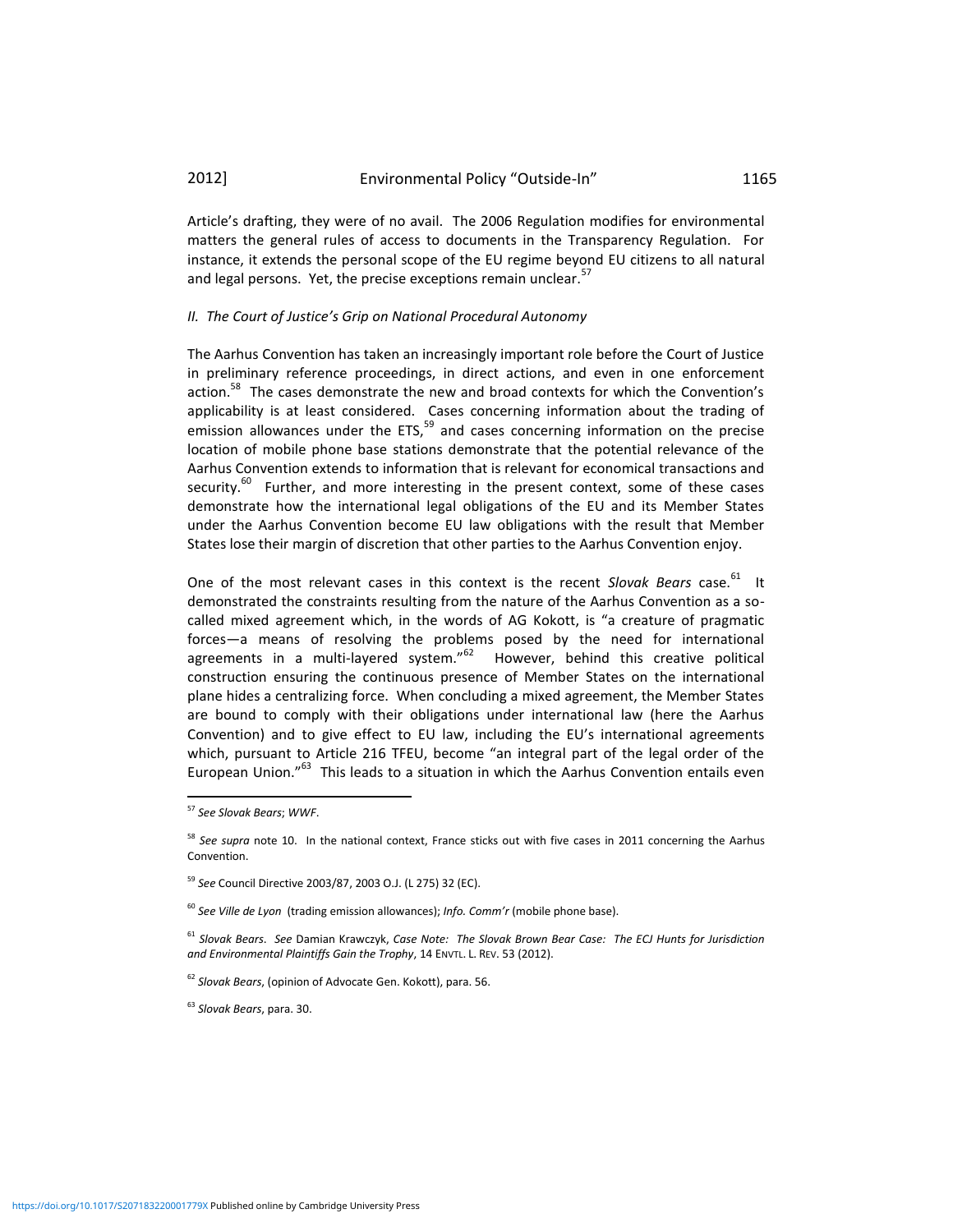further reaching obligations for the Member States under EU law than under international law. This is the case mainly because, under EU law, not only the international agreement itself is binding, but also its interpretation by the CJEU. This is not a particular phenomenon of the Aarhus Convention, but it becomes apparent and real in the application of this Convention because of its subject matter—procedural rights—and its great detail.

In *Slovak Bears*, the Court of Justice was asked to rule on the direct effect of Article 9(3) of the Aarhus Convention, which obliges "each Party [to] ensure that, where they meet the criteria, if any, laid down in its national law, members of the public have access to administrative or judicial procedures to challenge acts and omissions by private persons and public authorities which contravene provisions of its national law relating to the environment." Adhering to the idea of shared competences, the Court examined whether, in the field covered by Article 9(3) of the Aarhus Convention, the EU had exercised its powers.<sup>64</sup> This was not the case, and the Court concluded that "it would be for the courts of those Member States to determine, on the basis of national law, whether individuals could rely directly on the rules of that international agreement relevant to that field." Accordingly, "EU law does not require or forbid the legal order of a Member State to accord to individuals the right to rely directly on a rule laid down by the Aarhus Convention or to oblige the courts to apply that rule of their own motion."<sup>65</sup> This reflects that, in principle, there is a parallelism between internal and external competences<sup>66</sup> in which external competences depend on internal competences but not vice versa.

The main proceedings in *Slovak Bears* concerned the question of whether an environmental protection association may be a "party" to administrative proceedings concerning derogations to the system of protection for species such as the brown bear. The brown bear is mentioned in the annex of the Habitats Directive, $67$  and is subject to a system of strict protection from which derogations may be granted only under the conditions laid down in that Directive. Based on this, the Court came to the conclusion that "the dispute in the main proceedings falls within the scope of EU law."<sup>68</sup> It continued by pointing to the Union's Declaration under Article 19 of the Aarhus Convention, which states that

<sup>64</sup> *Id.* para. 32–52.

<sup>65</sup> *Id.* para. 32.

<sup>66</sup> This has been the case ever since the Court's decision in Case 22/70, *Comm'n v. Council*, 1971 E.C.R. 263. *See id.* para. 19.

<sup>67</sup> Council Directive 92/43, 1992 O.J. (L 206) 7 (EEC).

<sup>68</sup> *Slovak Bears*, para. 38.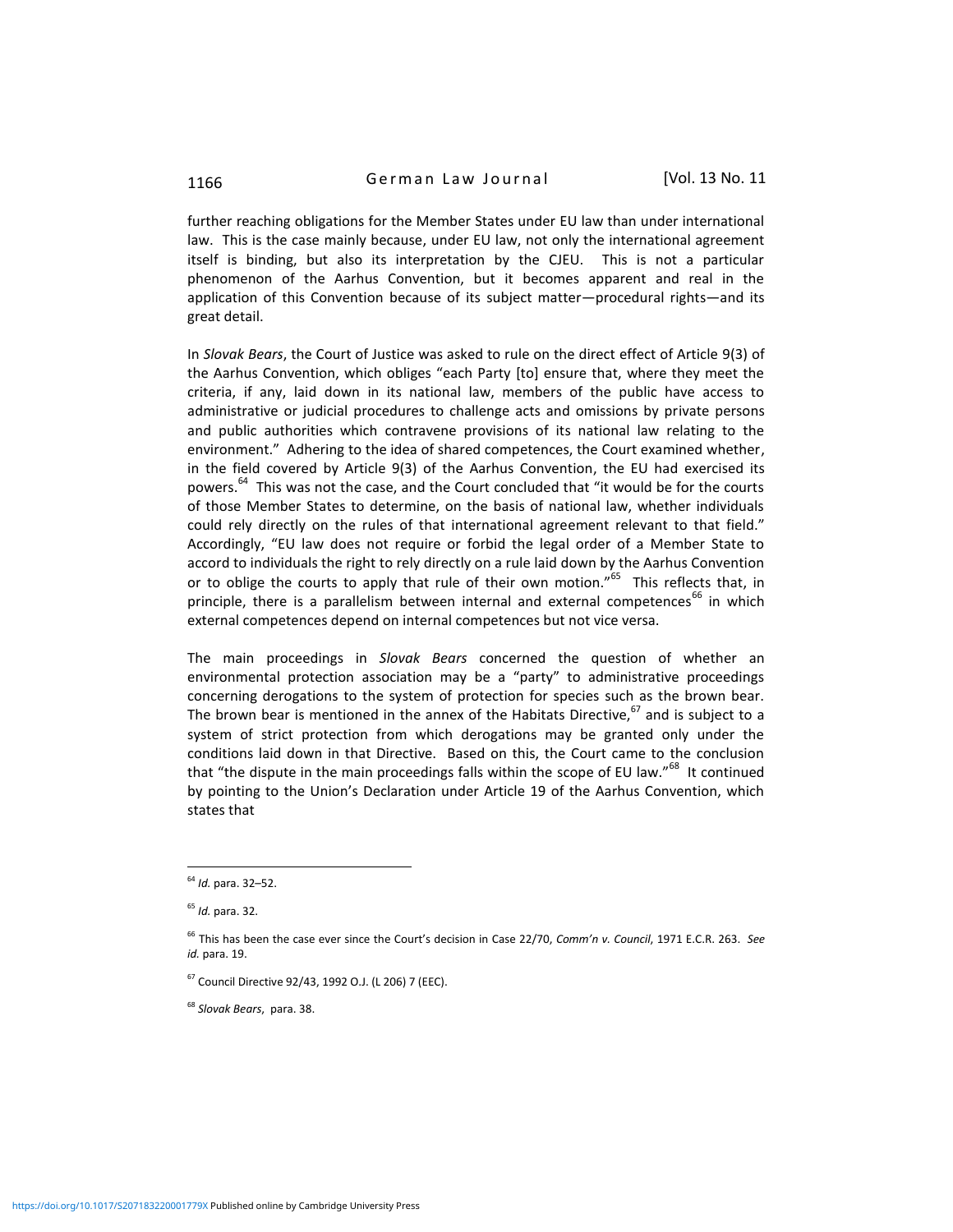[T]he legal instruments in force do not cover fully the implementation of the obligations resulting from Article 9(3) of the Convention as they relate to administrative and judicial procedures to challenge acts and omissions by private persons and public authorities other than the institutions of the European Community as covered by Article 2(2)(d) of the Convention, and that, consequently, its Member States are responsible for the performance of these obligations at the time of approval of the Convention by the European Community and will remain so unless and until the Community, in the exercise of its powers under the EC Treaty, adopts provisions of Community law covering the implementation of those obligations.<sup>6</sup>

This explicit declaration of competences made by the EU at the time it signed the Aarhus Convention makes clear that the application of Article 9(3) of the Aarhus Convention only falls within the scope of the competence of the EU to the extent that it concerns acts of the EU institutions, while the application of Article 9(3) to national proceedings falls within the competence of the Member States *until the Union implements these obligations*. As explained above, the Union has not yet legislated on administrative or judicial procedures to challenge acts of the Member States. Nonetheless, the Court ruled that "a specific issue which has not yet been subject to EU legislation may fall within the scope of EU law if it *relates to a field covered in large measure by it*."<sup>70</sup> The Court stressed the importance of uniform application of provisions that sometimes apply to the national context and sometimes to the EU law context, $^{71}$  and it concluded that it has jurisdiction to determine the direct effect of Article 9(3) of the Aarhus Convention.<sup>72</sup> The Court further concluded that Article 9(3) of the Aarhus Convention does not have direct effect within the EU legal order and ruled that it is for the domestic legal system of each Member State and its courts to interpret national law in a way that is consistent with Article 9(3) of the Aarhus Convention and makes the exercise of rights under the Habitats directive effective. The Court arguably departs here from the case law in *Merck Genéricos*, <sup>73</sup> in which it had made the competence to determine the direct effect of any particular provision of an

l

<sup>72</sup> *Id.* para. 43.

<sup>&</sup>lt;sup>69</sup> Council Decision 2005/370/EC of 17 February 2005 on the Conclusion, on Behalf of the European Community, of the Convention on Access to Information, Public Participation in Decision-Making and Access to Justice in Environmental Matters, 2005 O.J. (L 124) 1.

<sup>70</sup> *Slovak Bears*, para. 40 (emphasis added).

 $71$  *Id.* para, 42.

<sup>73</sup> Case C-431/05, Merck Genéricos Produtos Farmaceuticos v. Merck & Co., 2007 E.C.R. I‐7001.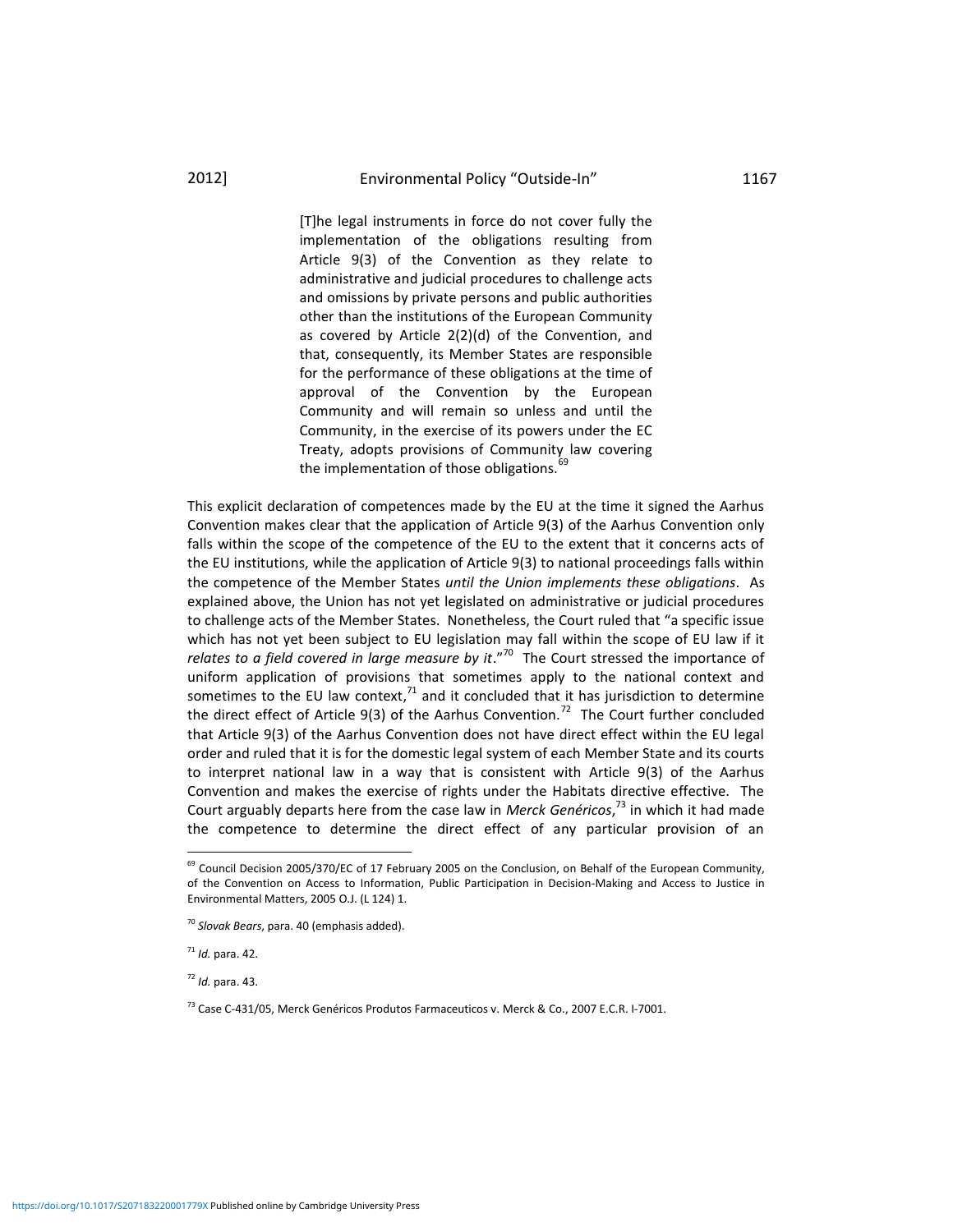# 1168 **German Law Journal** [Vol. 13 No. 11

international agreement dependent on whether that provision falls within an area in which the EU has legislated. In the context of the Aarhus Convention, this reading that an issue "may fall within the scope of EU law if it *relates to a field covered in large measure by it*," even if it "has not yet been subject to EU legislation,"<sup>74</sup> draws Article 9(3) of the Aarhus Convention within the scope of EU law, disregarding the declaration of competences to the Aarhus Convention<sup>75</sup> and blurring the distinction between substantive environmental protection and procedural rights. The CJEU argued in essence that because EU legislation covered the substantive issue of whether or not to protect the brown bear, the EU had covered the field. However, the main proceedings, just as the content of the Aarhus Convention, concerned procedural protection rather than substantive environmental law. The CJEU arguably blurred the substantive and the procedural and produced a ruling that could allow the Court to enforce the Aarhus Convention in the broad and diverse substantive areas of environmental law, in which the EU has legislated irrespective of whether Member States are in charge of implementing these policies. From the perspective of environmental protection, this blurring might be considered positive because it vests environmental legislation with teeth.<sup>76</sup> From a standpoint of coherence of law and institutional balance, the Court's decision is much more doubtful. Indeed, AG Kokott argued that taking into account "downstream" legislation—the listing of the brown bear in the annex of the substantive Habitat Directive—would be "too random and arbitrary" and result in a fragmentation of the interpretation of Article 9(3) of the Aarhus Convention depending on the substantive issue at stake.<sup>77</sup> In light of the failed attempts to regulate the issue of access to justice against Member States' decisions with an environmental impact, *Slovak Bears* also means that the Court of Justice is stepping up to act as legislator.<sup>78</sup>

*Slovak Bears* confirms that the Court of Justice enjoys full jurisdiction to determine which court decides whether a provision has direct effect. It also gave concrete guidelines to the national court that essentially prescribed interpretation of national law consistent with the Aarhus Convention. This leads, in practice, to a change in the application of national law and demonstrates how far the specific provisions of the Aarhus Convention, vested with the additional force of EU law and enforced by the Court of Justice, determine procedural

<sup>78</sup> *See id.* para. 77.

<sup>74</sup> *Slovak Bears* para. 40 (emphasis added).

<sup>75</sup> JANS & VEDDER, *supra* note 15, at 74. Jans and Vedder speak of it rendering the declaration "obsolete and useless."

<sup>76</sup> *See* Christian Walter, *Internationalisierung des deutschen und Europaeischen Verwaltungsverfahrens- und Verwaltungsprozessrechts—am Beispiel der Aarhus Konvention*, 40 EUROPARECHT [EUR] 302, 316 (2005) (arguing with regard to the particular example of the Aarhus Convention that substantive and procedural law can no longer be separated).

<sup>77</sup> *Slovak Bears* (opinion of Advocate Gen. Kokott), para. 70.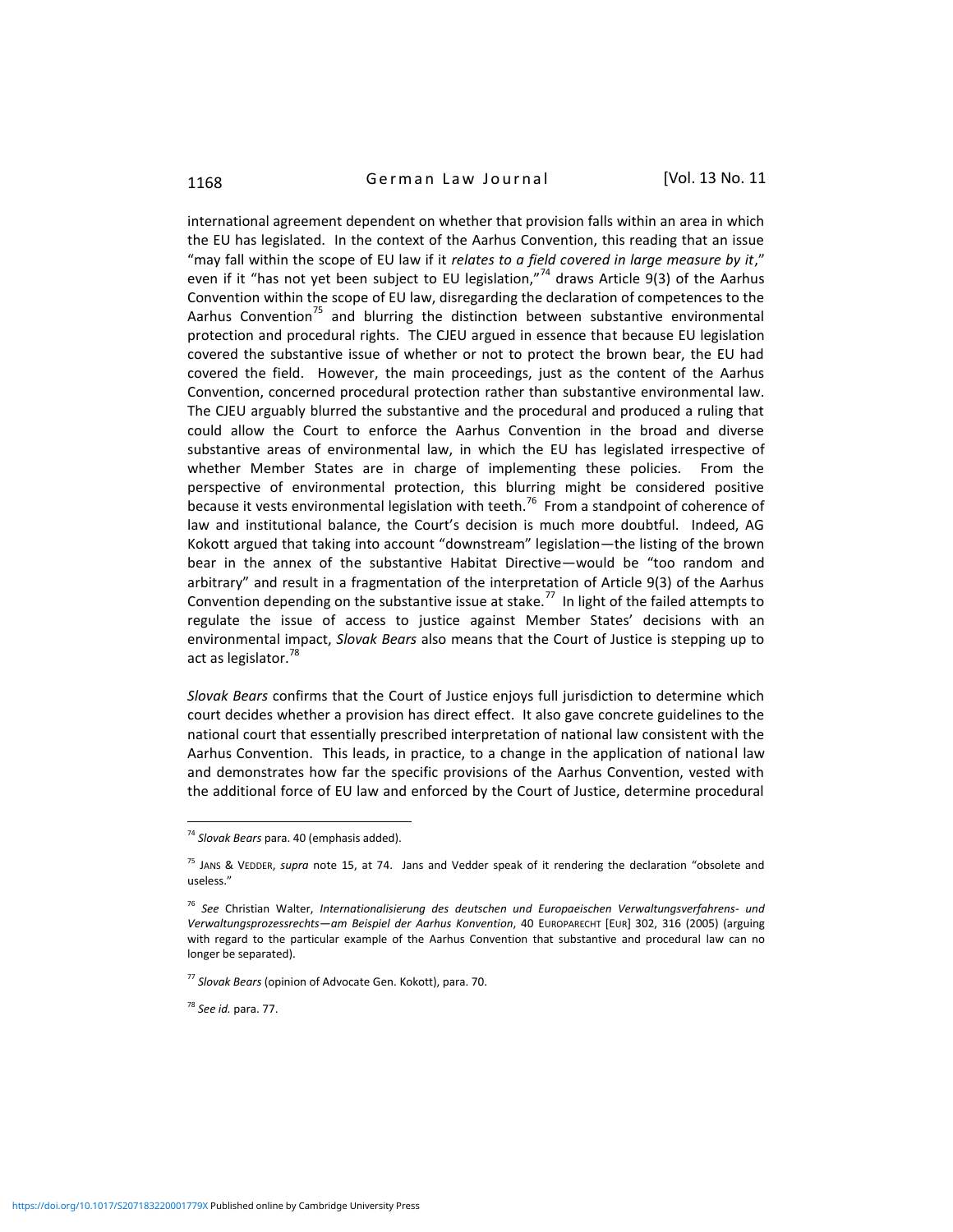protection in national legal orders. While the Aarhus Convention, as well as the implementing EU regulation, refer to national law and account for differences in legal culture, the requirement of consistent interpretation of the CJEU considerably limits Member States' scope of discretion.

Another series of cases limiting national procedural autonomy concern accession to justice in the form of the *locus standi* conditions for non-government organizations (NGOs). Several Member States have also made declarations and reservations to the Aarhus Convention.<sup>79</sup> Sweden in particular has limited the scope of Article  $9(1)$  and (2) of the Aarhus Convention "with regard to access by environmental organizations to a review procedure before a court of law concerning such decisions on local plans that require environmental impact assessments." The value of Sweden's reservations remains questionable in light of the CJEU's *Slovak Bears* decision, as well as the *Djurgarden* and *Bund fuer Umwelt und Naturschutz* decisions. *Djurgarden*, <sup>80</sup> which concerned the Swedish implementation of an EU Directive<sup>81</sup> giving effect to the Aarhus Convention, granted the right to access justice to environmental NGOs. Both the EU directive and the Aarhus Convention guarantee the right to access justice to NGOs "meeting any requirements under national law." The CJEU assumes the right to judge whether national conditions regulating access to justice are compatible with both EU law and the Aarhus Convention— Article 9(2) of which was implemented by the EU Directive—and found that Swedish requirements were too restrictive. In *Bund fuer Umwelt und Naturschutz*, <sup>82</sup> the Court of Justice equally enforced Article 9(2) of the Aarhus Convention, providing for wide access to justice for public concerns. An environmental NGO challenged the partial permit for building a coal-fired power station in Germany. Under German law, the applicant must rely on a rule designed to protect individual interests, rather than one that protects the general public interest.<sup>83</sup> This law significantly limits the possible actions by NGOs and the CJEU ruled that the law deprives environmental NGOs of the role that is granted to them not only under EU law, but also under the Aarhus Convention. This CJEU decision opened the door for *Verbandsklagen*—collective actions—in environmental matters.<sup>84</sup> Similarly,

<sup>84</sup> *Id.*

 $\overline{a}$ 

<sup>&</sup>lt;sup>79</sup> Those Member States are Austria, Denmark, Finland, France, Germany, Netherlands, Norway, Sweden, and the UK.

<sup>80</sup> Case C-263/08, Djurgården-Lilla Värtans Miljöskyddsförening v. Stockholms kommun genom dess marknämnd, 2009 E.C.R. I-9967.

<sup>81</sup> Council Directive 85/337, 1985 O.J. (L 175) 40 (EEC), *amended by* Council Directive 2003/35, 2003 O.J. (L 156) 17 (EC).

<sup>82</sup> Case C-115/09, Bund für Umwelt und Naturschutz Deutschland, Landesverband Nordrhein-Westfalen eV v. Bezirksregierung Arnsberg, 2011, http://curia.europa.eu/juris/liste.jsf?language=en&num=C-115/09.

<sup>83</sup> Wolfgang Durner & Martin Paus, *Die erweiterten Klagerechte der Umweltverbände in der verwaltungsgerichtlichen Praxis*, 34 NATUR UND RECHT [NUR] 325, 325 (2012).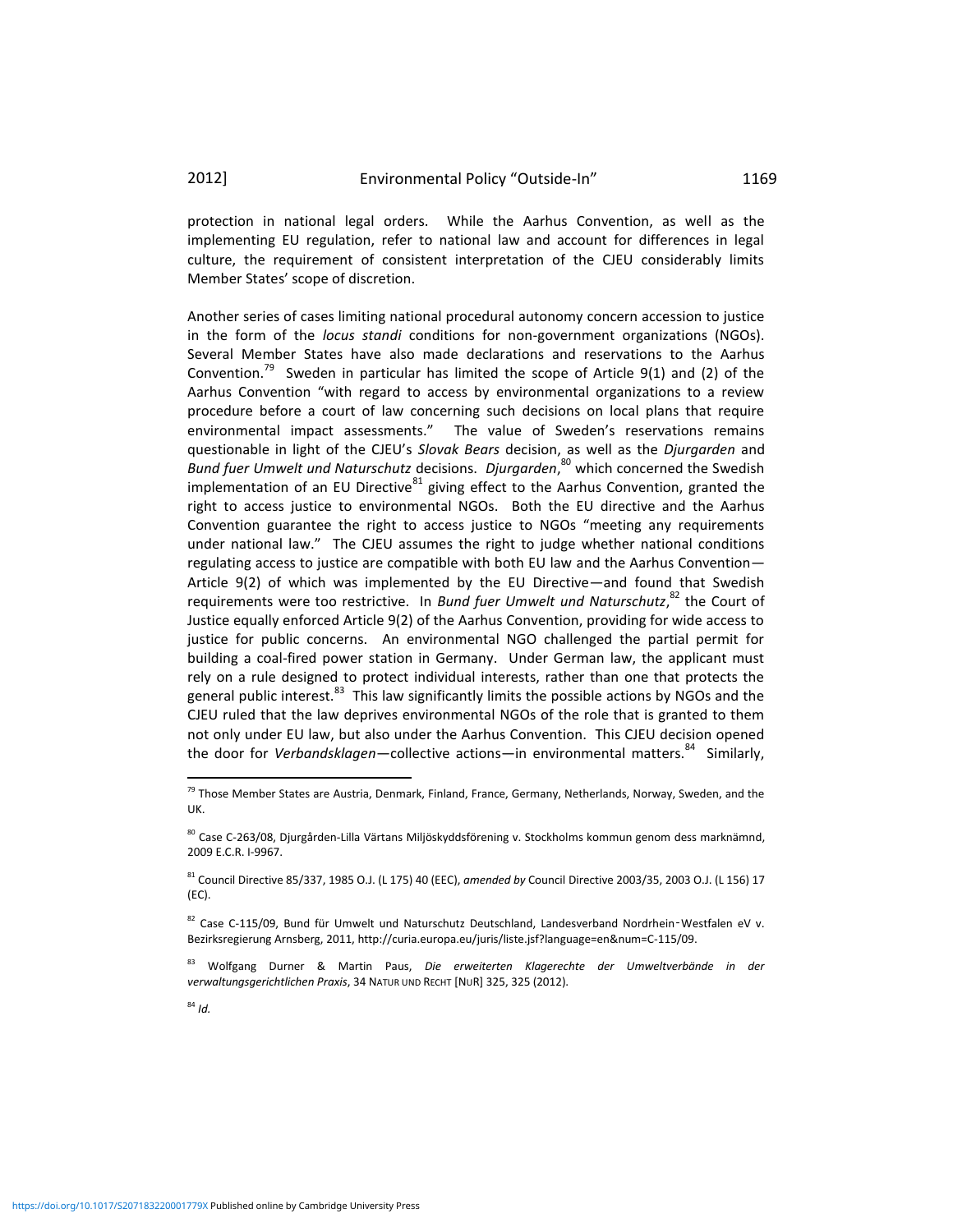1170 **German Law Journal** [Vol. 13 No. 11]

the General Court ruled in the *Stichting Natuur en Milieu* case that Article 10(1) of the 2006 Regulation on participation and access to justice, which limits access to the internal review procedure to "measure[s] of individual scope," is incompatible with the Aarhus Convention.<sup>85</sup> These standing requirements are highly relevant in the area of environmental protection which often concerns public goods, *e.g.*, clean air, rather than individual rights. At the same time, opening the doors of the judiciary to public pressure groups is also a matter of efficiency and allocation of resources. Judicial proceedings can block the implementation of policies for years.<sup>86</sup>

The discussed case law is particularly interesting in light of the fact that it remains doubtful whether the EU itself meets the access to justice requirements of the Aarhus Convention<sup>8</sup> and that the CJEU has shown restraint when confronted with questions on the compatibility of EU law with the Aarhus Convention. $^{88}$  So far, the CJEU has refrained from imposing additional procedural requirements on the EU institutions. A preliminary ruling from France presented the Court of Justice with the question of whether the Environmental Information Directive was applicable to trading information of emission allowances under the ETS.<sup>89</sup> AG Kokott elaborated that, under the Environmental Information Directive, "likely effects [on the environment] are sufficient" to bring information within its scope $90$  and, therefore, information on emission allowance transactions is environmental information within the meaning of the Directive.<sup>91</sup> The AG pointed out that "the explanatory memorandum for the Commission proposal expressly states that [the] directive  $\dots$  is intended to be consistent with the Aarhus Convention."<sup>92</sup> The AG relied *inter alia* on the Implementation Guide for the Aarhus Convention. The Court did not follow AG Kokott but ruled that the Environmental Information Directive is not applicable to "trading information."<sup>93</sup> The aim here is not to point out whether or not

<sup>91</sup> *Id.* para. 42.

l

<sup>92</sup> *Id.* para. 64.

<sup>85</sup> Case T-338/08, Stichting Natuur en Milieu v. Comm'n, 2012, http://curia.europa.eu/juris/liste.jsf?num=T-338/08.

<sup>86</sup> For a take on the "dark side" of litigation, albeit in a slightly different context, see Case C-427/07, Comm'n v. Ir.*,* 2009 E.C.R. I-6277 (opinion of Advocate Gen. Kokott), para. 69.

<sup>87</sup> Marc Pallemaerts, *Access to Environmental Justice at EU Level. Has the "Aarhus Regulation" Improved the Situation?*, *in* THE AARHUS CONVENTION AT TEN: INTERACTIONS AND TENSIONS BETWEEN CONVENTIONAL INTERNATIONAL LAW AND EU ENVIRONMENTAL, 271 (Marc Pallemaerts ed., 2011).

<sup>88</sup> See also the pending case of Case C-605/11P, Appeal brought on 29 November 2011 by Republic of Finland against the judgment delivered on 9 September 2011 in Case T-29/08, *Liga para Protecção da Natureza (LPN) v Comm'n*, O.J. 2012 C 58/4.

<sup>89</sup> *See Ville de Lyon*.

<sup>90</sup> *See Ville de Lyon*, (opinion of Advocate Gen. Kokott), para. 37.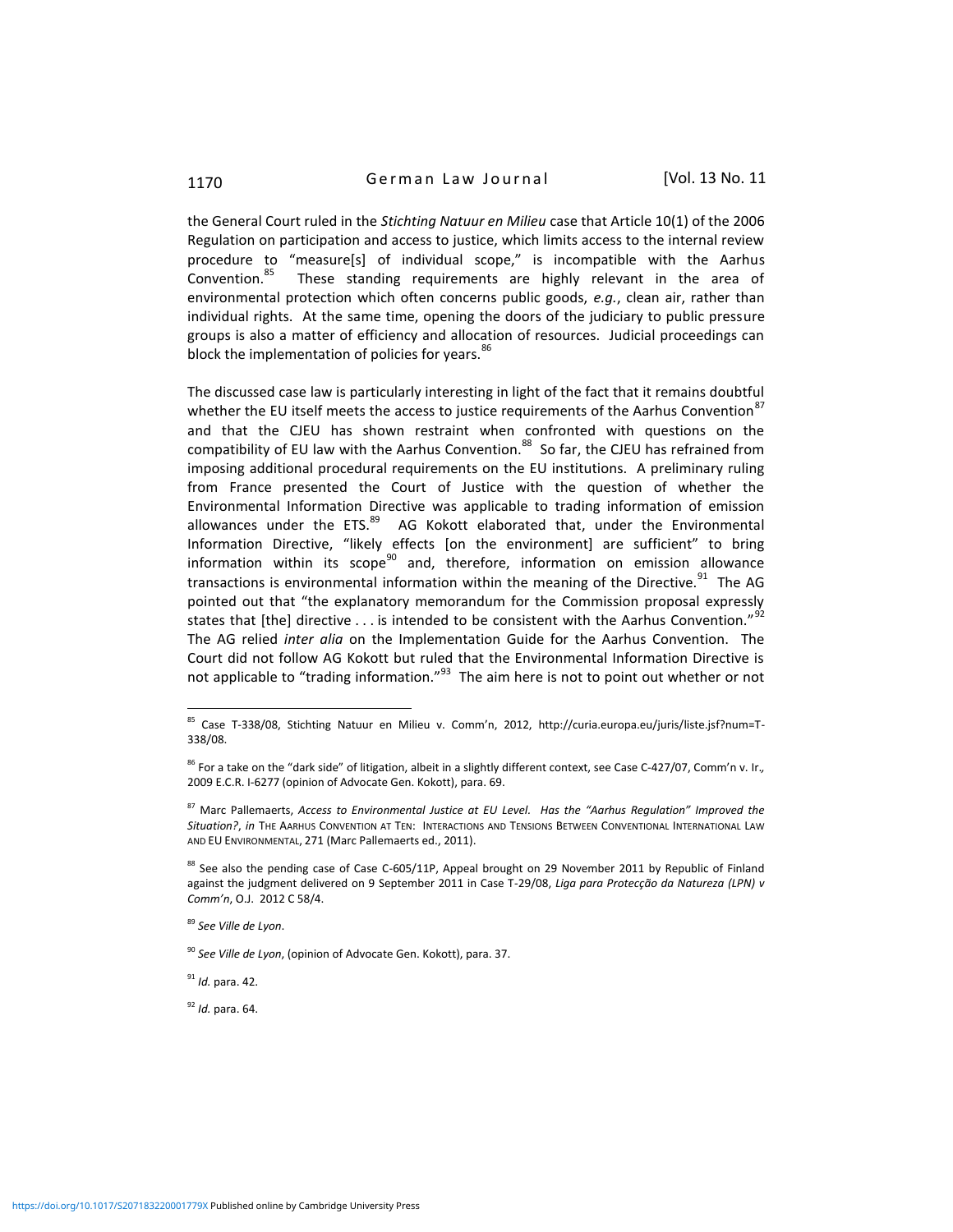the Court's reasoning in substance was convincing, but rather to consider the role that the CJEU gave to the Aarhus Convention. Despite the fact that the EU is a party to the Aarhus Convention which, as an international agreement of the EU, ranks between primary and secondary law and should hence be applied as a yardstick of legality to secondary law,  $94$ the CJEU chose not to scrutinize or interpret the Directive in light of the Aarhus Convention. Consistent interpretation with the latter would have arguably required a broad interpretation of "environmental information." The following section on effects of the Aarhus Convention on the enforcement of Union law and on the decisions of the Aarhus Convention Compliance Committee supports the argument that the CJEU should take a more restrictive approach when it comes to procedural protection from Union law.<sup>95</sup>

# *III. Procedural Protection from Union Law and the Aarhus Convention Compliance Committee*

The Aarhus Convention Compliance Committee (ACCC), which controls parties' compliance with the Convention, has produced a considerable body of case law interpreting the Aarhus Convention.<sup>96</sup> However, the ACCC is an "optional arrangement[] of a nonconfrontational, non-judicial and consultative nature" $97$  and cannot issue binding decisions.<sup>98</sup> The situation differs from dispute settlement or enforcement bodies established under international agreements that can adopt decisions with binding legal effects. These become directly part of the Union legal order<sup>99</sup> and their effect is strongly influenced by the nature and effect of the international agreement establishing them.<sup>1</sup>

l <sup>93</sup> *Id.*

<sup>94</sup> *Id.*

 $99$  Case C-192/89, Sevince v. van Justitie, 1990 E.C.R. I-3461.

<sup>&</sup>lt;sup>95</sup> See Bilun Mueller, *Access to the Courts of the Member States for NGOs in Environmental Matters under European Union Law: Judgment of the Court of 12 May 2011, Case C-115/09 Trianel and Judgment of 8 March 2011, Case C-240/09, Lesoochranarske Zoskupenie*, 23 J. ENVTL L. 505 (2011), making a double-standard argument. *See also,* Silvia Pernice-Warnke, *Der Zugang zu Gericht in Umweltangelegenheiten fuer Individualklaeger und Verbaende gemaess Art. 9 Abs. 3 Aarhus-Konvention und seine Umsetzung durch die europaeische Gemeinschaft*, 43 EUROPARECHT [EUR] 410, 415 (2008).

<sup>&</sup>lt;sup>96</sup> CASE LAW OF THE AARHUS CONVENTION COMPLIANCE COMMITTEE (2004–2008) (Andriy Andrusevych, Thomas Alge & Clemens Konrad eds., 2008).

<sup>&</sup>lt;sup>97</sup> United Nations Economic Commission for Europe Convention on Access to Information, Public Participation in Decision-Making and Access to Justice in Environmental Matters art. 15, June 25, 1998, 2161 U.N.T.S. 447.

<sup>98</sup> U.N. Econ. Comm'n for Eur., Guidance Document on the Aarhus Convention Compliance Mechanism, http://www.unece.org/fileadmin/DAM/env/pp/compliance/CC\_GuidanceDocument.pdf.

<sup>100</sup> Christina Eckes, *The European Court of Justice and (Quasi‐) Judicial Bodies of International Organizations*, *in* THE INFLUENCE OF INTERNATIONAL ORGANIZATIONS IN THE EU (Ramses A. Wessel & Steven Blockmans, eds.) (forthcoming).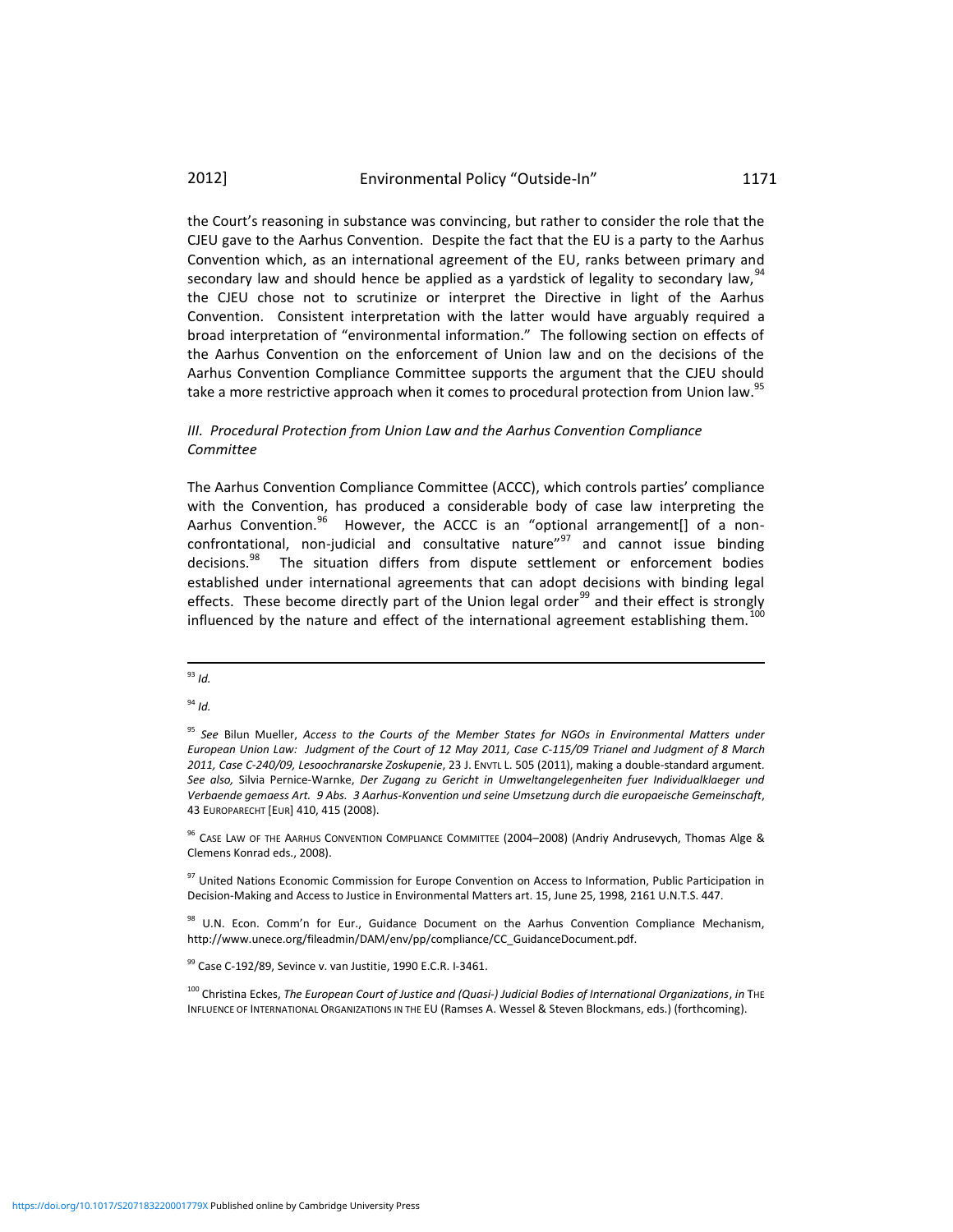l

# 1172 **German Law Journal** [Vol. 13 No. 11

Yet the ACCC's 14 April 2011 ruling is nonetheless interesting in the present context.<sup>101</sup> The ACCC was asked to decide whether the standing requirement of "individual concern" before the EU Courts was in compliance with the provisions of the Aarhus Convention. The applicant addressed this as a general point focusing on the CJEU's case law at large rather than the relevant provisions or particular decisions. However, while it included a number of cases in its analysis, such as *EEB*, <sup>102</sup> *Azores*, <sup>103</sup> and *Stichting Milieu*, <sup>104</sup> the ACCC focused in particular on *WWF-UK*<sup>105</sup> as this was the first decision of the General Court after the Aarhus Convention entered into force for the EU. The ACCC showed great deference to the EU Courts but, at the same time, reached a rather critical conclusion. It deferred considerations of elements that could affect a case pending before the CFI.<sup>106</sup> It refrained from examining whether the Aarhus Regulation or any other relevant EU internal administrative review procedure meet the Aarhus Convention's requirements on access to justice.<sup>107</sup> Further, it did not enter into an analysis of the details of the different cases, but focused on the main allegation that the consistent jurisprudence of the EU Courts on standing for members of the public fails to ensure access to justice with regard to decisions, acts, and omissions by EU institutions and bodies.<sup>108</sup> In essence, the ACCC limited its examination to the *WWF-UK* case and the question of whether the EU Courts accounted for the fact that the Convention had now entered into force for the Party concerned. The ACCC declined to rule on the question of whether the *WWF-UK* case in itself amounts to non-compliance with the Convention or whether the contested regulation on fishery is, as such, a challengeable act under Article 9 of the Aarhus

<sup>&</sup>lt;sup>101</sup> U.N. Econ. Comm'n for Eur., Findings and Recommendations of the Compliance Committee with Regard to Communication ACC/C/2008/32 (Part I) Concerning Compliance by the European Union (Apr. 14, 2011) http://www.unece.org/fileadmin/DAM/env/pp/compliance/C2008-32/DRF/C32Findings27April2011.pdf

<sup>[</sup>hereinafter Findings and Recommendations]. *See also* Charles Poncelet, *Access to Justice in Environmental Matters: Does the European Union Comply with its Obligations?*, 24 J. ENVTL L. 287 (2012); Teresa Weber, *Die Umsetzung der Aarhus-Konvention beim direkten Vollzug von Unionsrecht*, 20 J. FÜR RECHTSPOLITIK [JRP] 137 (2012).

<sup>102</sup> Joined Cases T-236/04 & T-241/04, Eur. Envtl. Bureau & Stichting Natuur en Milieu v. Comm'n, 2005 E.C.R. II-4945.

<sup>103</sup> *See* Case T-37/04, Região autónoma dos Açores v. Council, 2008 E.C.R. II-00103; Case C-444/08, Região autónoma dos Açores v. Council, 2009 E.C.R. I-200.

<sup>104</sup> Case T-338/08, Stichting Natuur en Milieu v. Comm'n, 2012, http://curia.europa.eu/juris/liste.jsf?num=T-338/08.

<sup>105</sup> *See* T-91/07, WWF-UK Ltd. v. Council, 2008 E.C.R. II-81; C-355/08, WWF-UK Ltd. v. Council, 2009 E.C.R. I-73.

<sup>106</sup> *See* Findings and Recommendations, *supra* note 101, para. 7

<sup>107</sup> *See id.* para. 10. *See also* Case C-115/09, Bund für Umwelt und Naturschutz Deutschland, Landesverband Nordrhein‑Westfalen eV v. Bezirksregierung Arnsberg, 2011, http://curia.europa.eu/juris/liste.jsf?language=en&num=C-115/09 (opinion of Advocate Gen. *Sharpston*), para. 28 (referring to the pending case before the ACCC).

<sup>108</sup> *See* Findings and Recommendations, *supra* note 101, paras. 59, 63.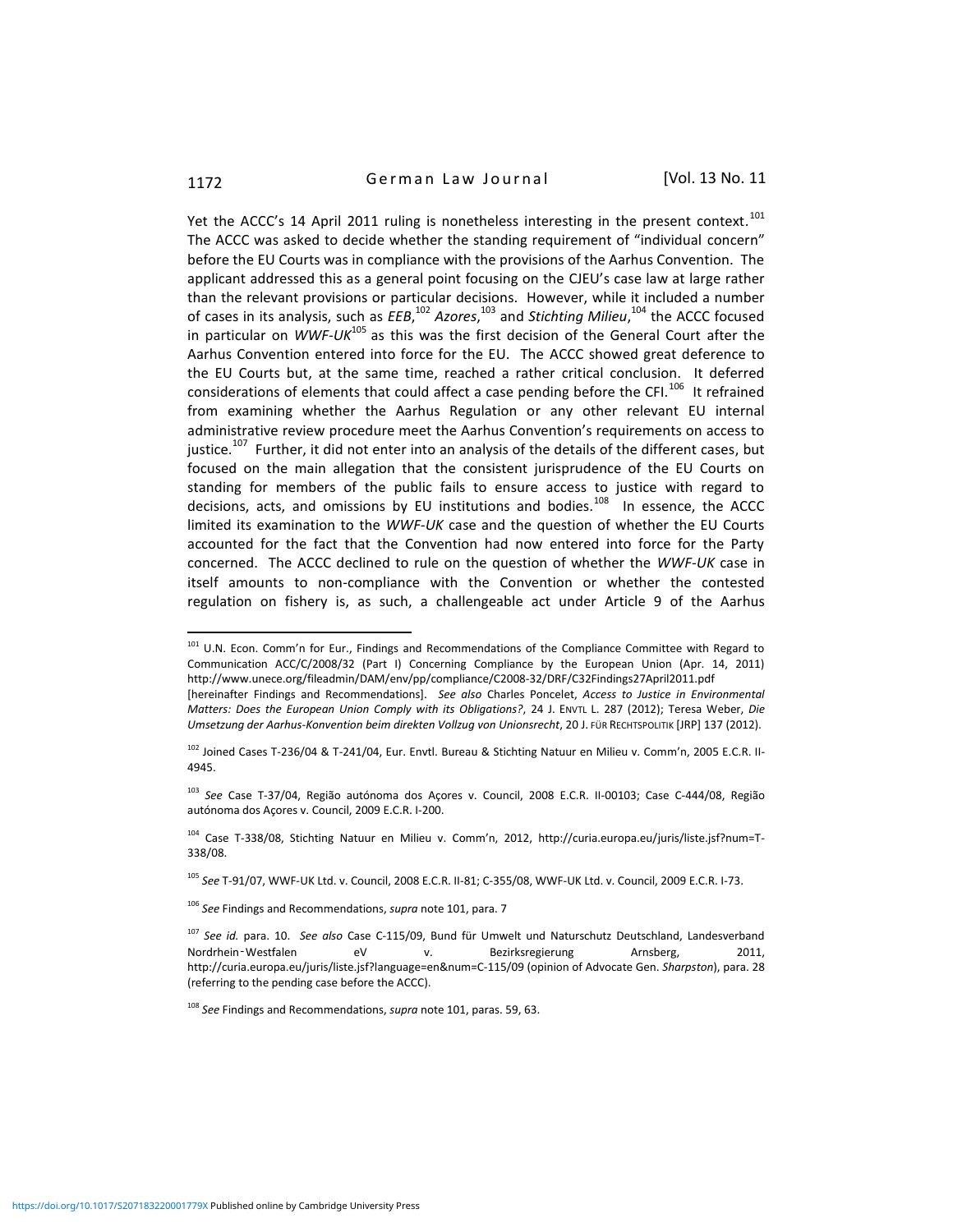Convention. This avoids pitting two quasi-judicial bodies against each other in individual cases. The ACCC also declined to rule directly that the EU is in breach of the Aarhus Convention. However, it found that "with regard to access to justice by members of the public, the Committee is convinced that if the jurisprudence of the EU Courts, as evidenced by the cases examined, were to continue, unless fully compensated for by adequate administrative review procedures, the [EU] would fail to comply with Article 9, paragraph 3 and 4, of the [Aarhus] Convention."<sup>109</sup> The ACCC recommended "that a new direction of the jurisprudence of the EU Courts should be established in order to ensure compliance" and "that all relevant EU institutions within their competences take the steps to overcome the shortcomings reflected in the jurisprudence of the EU Courts in providing the public concerned with access to justice in environmental matters. $''^{110}$ 

The Union, as a party to the Convention, is obliged under international law to comply with its rules. Beyond this, a consistency argument can be made that the CJEU should submit Union law to the same interpretation of the Aarhus Convention as national law. Such an argument is supported by the prominent role of consistency under both the Lisbon Treaty and by the Court of Justice in *Slovak Bears*. 111 That is, environmental NGOs should be placed in the same position before the EU Courts as before national courts, with regard to law enforcement by the Union and the national authorities.

#### **E. Conclusion**

The internationalization of environmental policy has led to an increase of Union powers and to additional limits on Member States' autonomy. These particular developments can be explained as the effects of internationalization on the complex architecture of interwoven powers within the EU that rely on a dynamic concept of shared competences, the ordering principle of subsidiarity, the principle of sincere cooperation, mixed agreements, and national autonomy. They do not have parallels in national legal orders. Hence, EU Member States had good reasons to include treaty provisions, such as Article 191(4) TFEU but also Article 207(6) TFEU, that aim to protect Member States' competences from the expansion of EU competences as a result of internationalization. Yet, as was shown above, these provisions will not be able to avoid the described development.

Because of the intricate interlocking of the powers of the Union and its Member States, which is far more complicated than appears from a straight-forward reading of the TFEU's provisions on competences, choosing between different legal bases has more far-reaching consequences than is usually the case in a state structure. When policy-making moves

<sup>109</sup> *See* Findings and Recommendations, *supra* note 101, para. 88.

<sup>110</sup> *See* Findings and Recommendations, *supra* note 101, paras. 97–98.

<sup>111</sup> *See Slovak Bears*.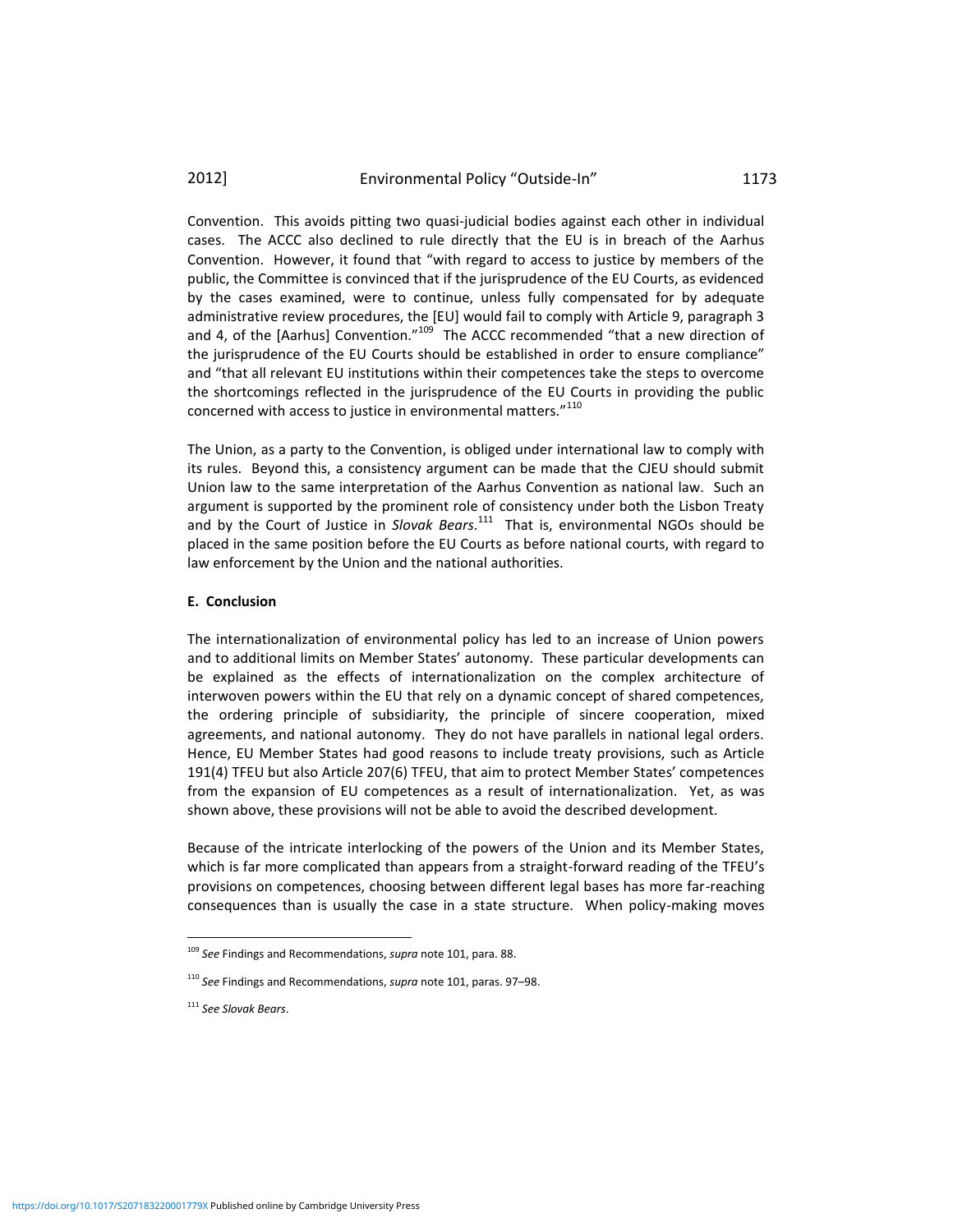1174 **German Law Journal** [Vol. 13 No. 11]

from the domestic EU sphere to the international sphere, Member States are more restricted in the exercise of national powers than they would be internally. Their hands are bound either because of the Court of Justice's strict reading of the duty of sincere cooperation or because exclusive external competences, such as the common commercial policy, exclude parallel national action. Furthermore, the increasing amount of international rule-making has led to a near automatic justification of Union action in light of the principle of subsidiarity. The simple fact that the rules implement international agreements is considered sufficient to justify the principle of subsidiarity and hence EU, rather than national, rule-making. It is further argued that environmental law gives us a glimpse of the vanishing relevance of the subsidiarity principle in a more and more globalizing world, both factually and legally.

By assuming jurisdiction, for example, for the interpretation of mixed agreements, the Court of Justice further assumes the monopoly to determine the status and value of public international law, including the Aarhus Convention, not only within the EU legal order but also indirectly—via EU law—within the national legal orders of the Member States. Jurisdiction is relevant because the status and value of international law within the national legal order greatly differs amongst Member States $^{112}$  and many are less open to international law than the EU legal order. Furthermore, where the Court of Justice has the final say on how to interpret international law in a particular area, it monopolizes participation in cross-jurisdictional discourse. The Court precludes national courts from participating in the cross-jurisdictional discourse and prevents them from influencing the course of discussion. It also entails the Aarhus Convention Compliance Committee considering EU rather than national law.

The Aarhus Convention is a particularly good illustration of the centralizing effect of mixed agreements. As is well known, EU Member States enjoy procedural autonomy and are competent to determine their own national judicial procedures, including when national courts apply EU law. No specific substantive requirements are imposed. The Aarhus Convention, by contrast, imposes specific procedural duties on the signatory parties. Because it is a mixed agreement, the Court of Justice has assumed jurisdiction to control compliance with the Convention within the EU legal order, as well as national legal orders when an issue falls within the scope of EU law. The scope of EU law is interpreted very liberally by the CJEU while the requirements of the Aarhus Convention are interpreted rather strictly. As a result, the CJEU has placed specific procedural requirements on the Member States that the protection from actions of the Union institutions would not necessarily meet. This limits national procedural autonomy.

 $112$  For an account of the different receptions of the ECHR in Germany, the UK and the Netherlands, see Christina Eckes, *EU Accession to the ECHR: Between Autonomy and Adaptation*, MOD. L. R. (forthcoming 2013).